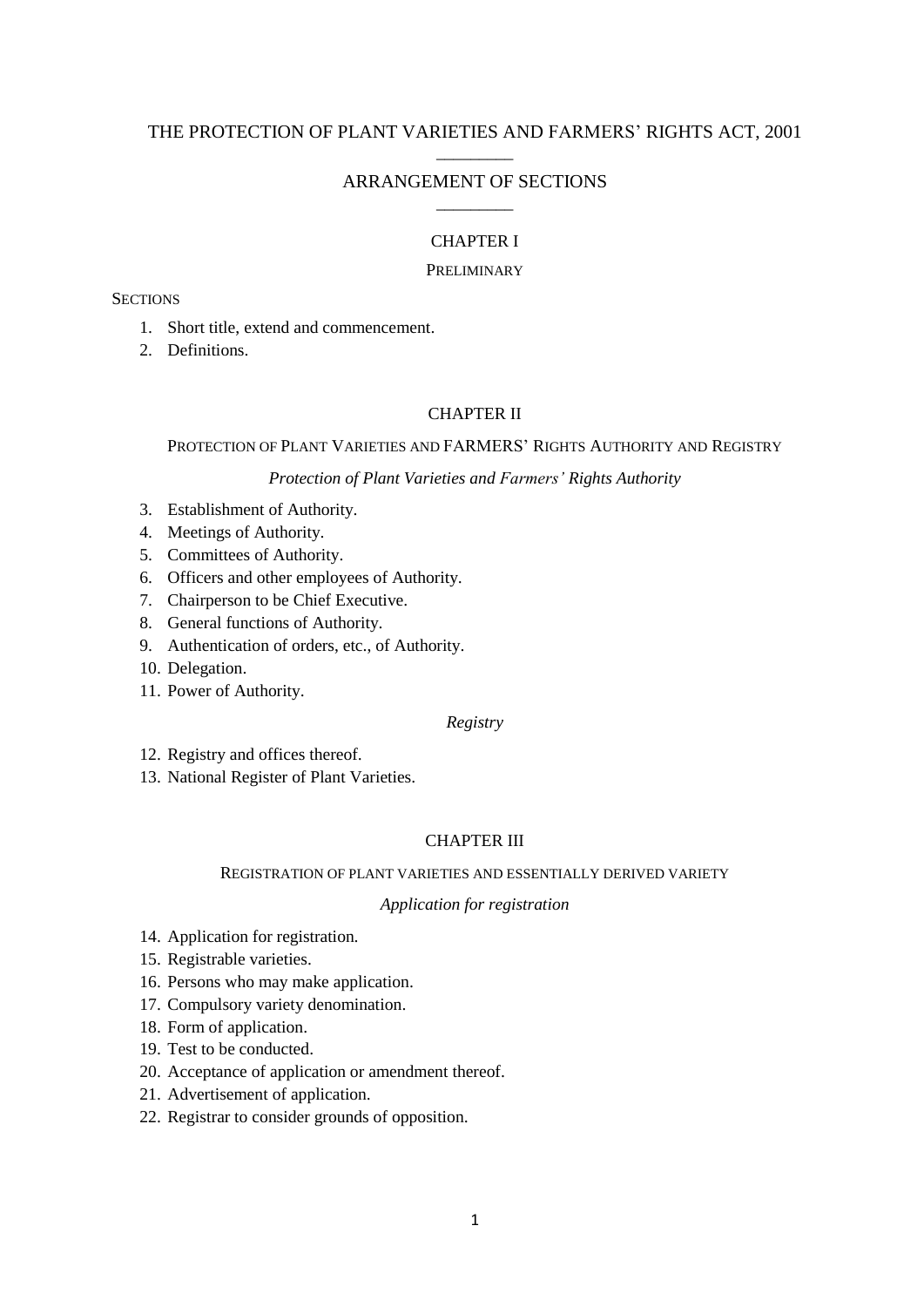### *Registration of essentially derived variety*

# **SECTIONS**

23. Registration of essentially derived variety.

# CHAPTER IV

# DURATION AND EFFECT OF REGISTRATION AND BENEFIT SHARING

- 24. Issue of certificate of registration.
- 25. Publication of list of varieties.
- 26. Determination of benefit sharing by Authority.
- 27. Breeder to deposit seeds or propagating material.
- 28. Registration to confer right.
- 29. Exclusion of certain varieties.
- 30. Researcher's rights.
- 31. Special provisions relating to application for registration from citizens of convention countries.
- 32. Provisions as to reciprocity.

### CHAPTER V

SURRENDER AND REVOCATION OF CERTIFICATE AND RECTIFICATION AND CORRECTION OF REGISTER

- 33. Surrender of certificate of registration.
- 34. Revocation of protection on certain grounds.
- 35. Payment of annual fees and forfeiture of registration in default thereof.
- 36. Power to cancel or change registration and to rectify the Register.
- 37. Correction of Register.
- 38. Alteration of denomination of a registered variety.

### CHATER VI

# FARMERS' RIGHTS

- 39. Farmers' rights.
- 40. Certain information to be given in application for registration.
- 41. Rights of communities.
- 42. Protection of innocent infringement.
- 43. Authorisation of farmers' variety.
- 44. Exemption from fees.
- 45. Gene Fund.
- 46. Framing of schemes, etc.

### CHAPTER VII

# COMPULSORY LICENCE

- 47. Power of Authority to make order for compulsory licence in certain circumstances.
- 48. When requirement of public deemed to have not been satisfied.
- 49. Adjournment of application for grant of compulsory licence.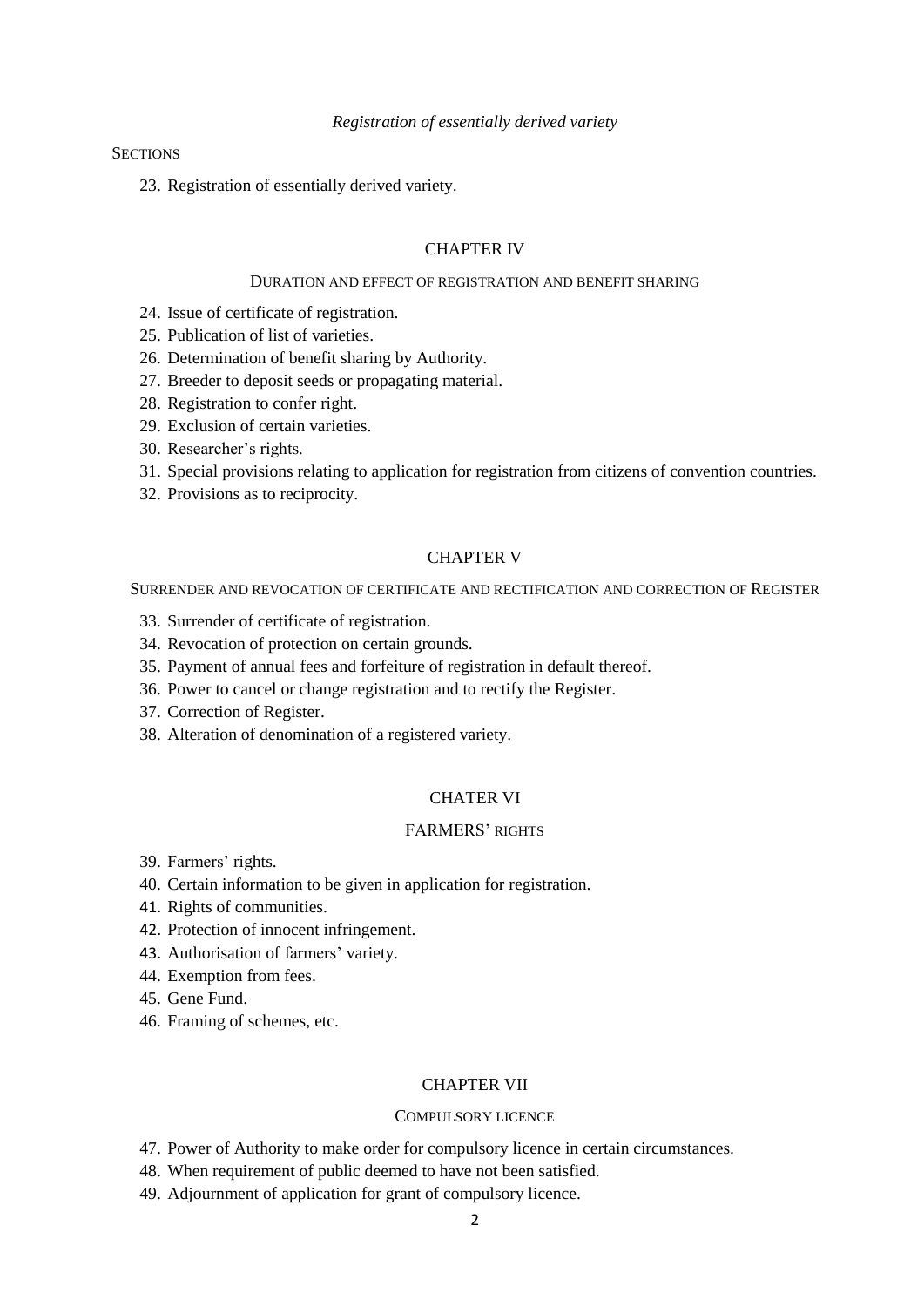### **SECTIONS**

- 50. Duration of compulsory licence.
- 51. Authority to settle terms and conditions of licence.
- 52. Revocation of compulsory licence.
- 53. Modification of compulsory licence.

# CHAPTER VIII

# PLANT VARIETIES PROTECTION APPELLANTE TRIBUNAL

- 54. Tribunal.
- 55. Composition of Tribunal.
- 56. Appeals to Tribunal.
- 57. Orders of Tribunal.
- 58. Procedure of Tribunal.
- 59. Transitional provision.

### CHAPTER IX

# FINANCE, ACCOUNTS AND AUDIT

- 60. Grants by Central Government.
- 61. Authority Fund.
- 62. Budget, accounts and audit.
- 63. Financial and administrative powers of Chairperson.

# CHAPTER X

### INFRINGEMENT, OFFENCES, PENALTIES AND PRODURE

## *Infringement*

- 64. Infringement.
- 65. Suit for infringement, etc.
- 66. Relief in suits for infringement.
- 67. Opinion of scientific adviser.

### *Offences, penalties and procedure*

- 68. Prohibition to apply denomination of a registered variety.
- 69. Meaning of falsely applying denomination of a registered variety.
- 70. Penalty for applying false denomination, etc.
- 71. Penalty for selling varieties to which false denomination is applied, etc.
- 72. Penalty for falsely representing a variety as registered.
- 73. Penalty for subsequent offence.
- 74. No offence in certain cases.
- 75. Exemption of certain persons employed in ordinary course of business.
- 76. Procedure where invalidity of registration is pleaded by the accused.
- 77. Offences by companies.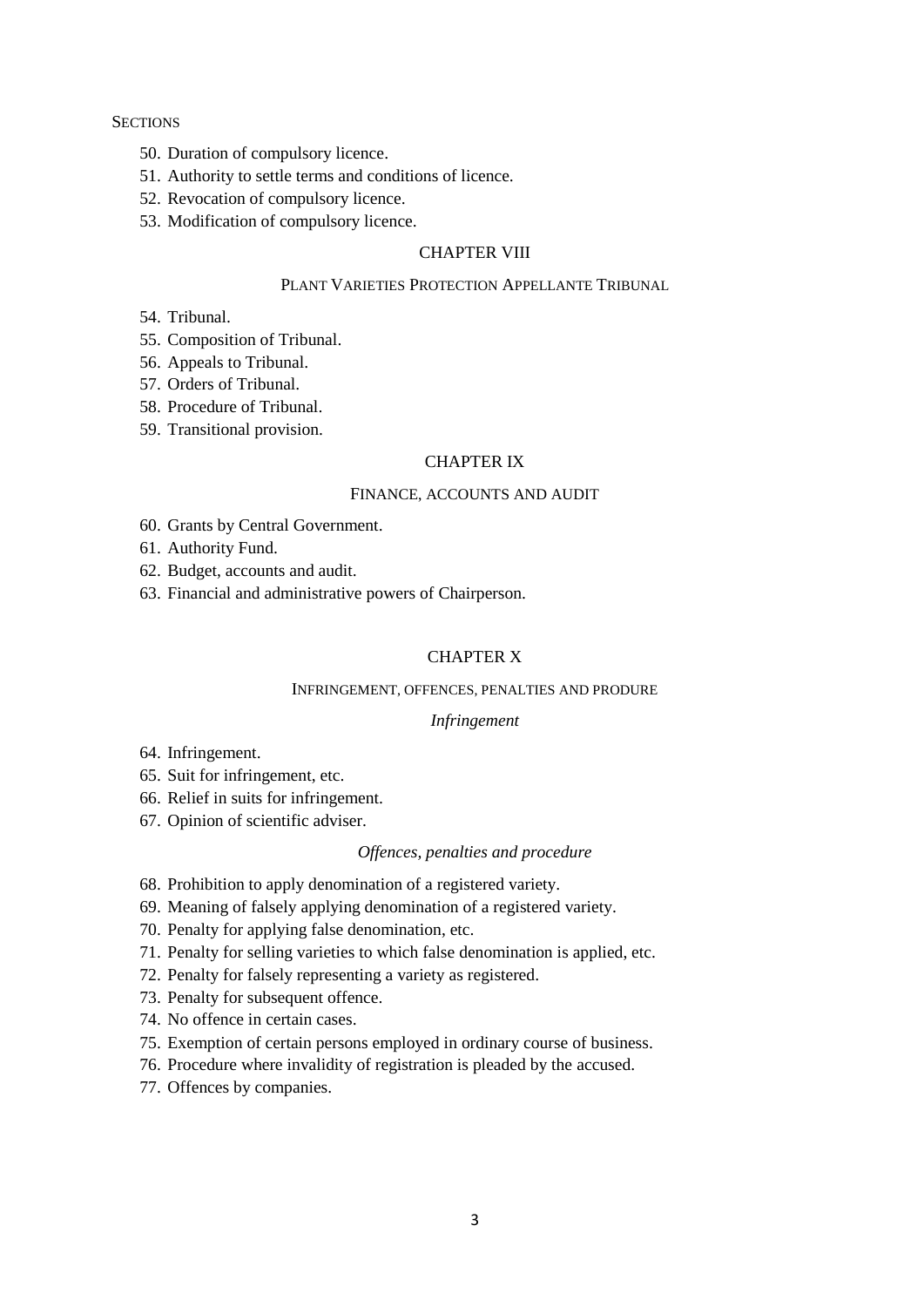# CHAPTER XI

### **MISCELLANEOUS**

## **SECTIONS**

- 78. Protection of security of India.
- 79. Implied warranty on sale of registered variety, etc.
- 80. Death of party to a proceeding.
- 81. Right of registered agent and the registered licensee to institute suit.
- 82. Evidence of entry in Register, etc., and things done by the Authority and the Registrar.
- 83. Authority, Registrar and other officers not compellable to production of Register, etc.
- 84. Document open to public inspection.
- 85. Report of Authority to be placed before Parliament.
- 86. Government to be bound.
- 87. Proceedings before Authority or Registrar.
- 88. Protection of action taken in good faith.
- 89. Bar of jurisdiction.
- 90. Members and staff of Authority, etc., to be public servants.
- 91. Exemption from tax on wealth and income.
- 92. Act to have overriding effect.
- 93. Power of Central Government to give directions.
- 94. Power to remove difficulties.
- 95. Power to make regulations.
- 96. Power of Central Government to make rules.
- 97. Rules, regulations and schemes to be laid before Parliament.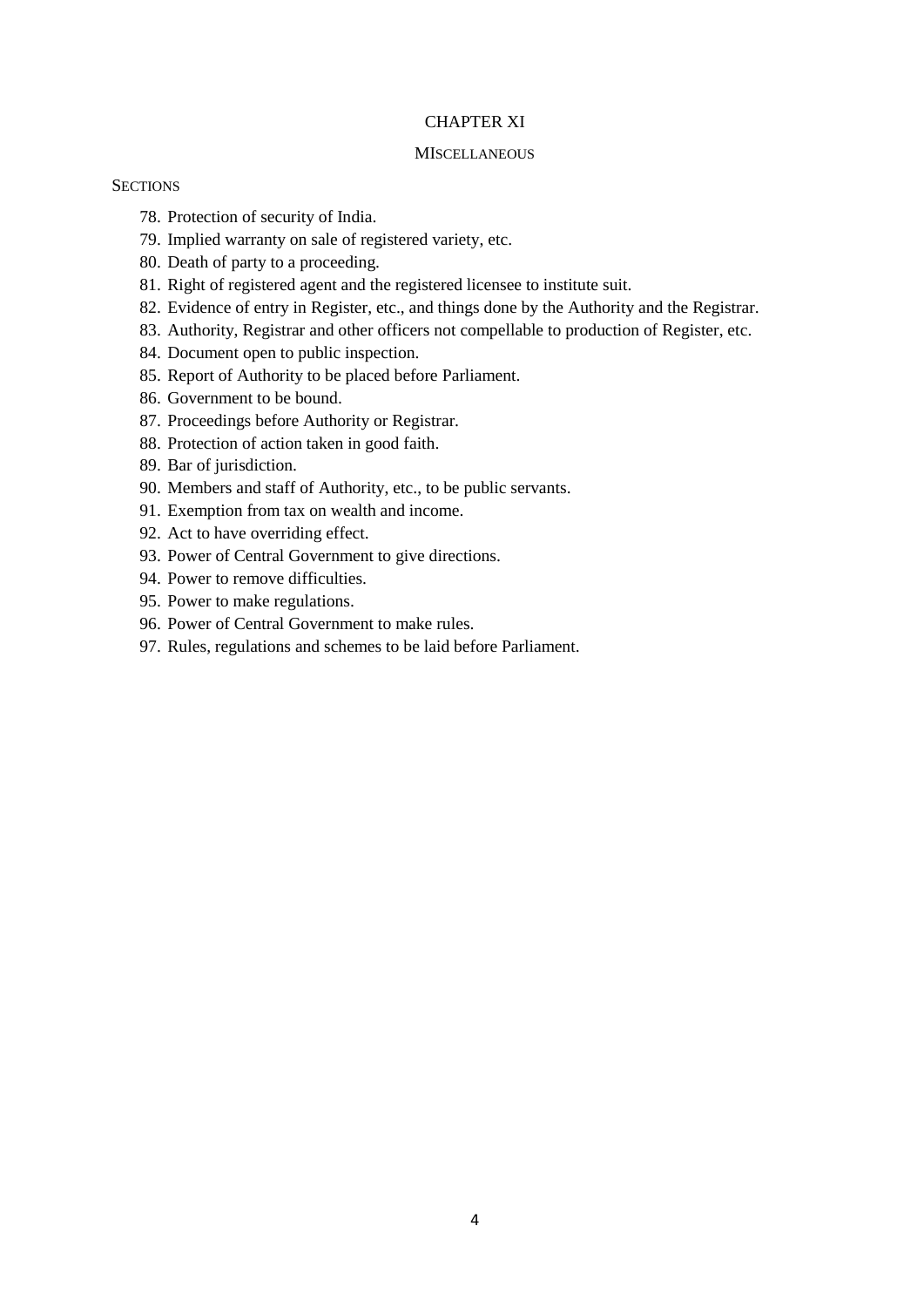# THE PROTECTION OF PLANT VARIETIES AND FARMERS' RIGHTS ACT, 2001

# ACT NO. 53 OF 2001

[30*th October*, 2001.]

An Act to provide for the establishment of an effective system for protection of plant varieties, the rights of farmers and plant breeders and to encourage the development of new varieties of plants.

WHEREAS it is considered necessary to recognise and protect the rights of the farmers in respect of their contribution made at any time in conserving, improving and making available plant genetic resources for the development of new plant varieties;

AND WHEREAS for accelerated agricultural development in the country, it is necessary to protect plant breeders' rights to stimulate investment for research and development, both in the public and private sector, for the development of new plant varieties;

AND WHEREAS such protection will facilitate the growth of the seed industry in the country which will ensure the availability of high quality seeds and planting material to the farmers;

AND WHEREAS, to give effect to the aforesaid objectives, it is necessary to undertake measures for the protection of the rights of farmers and plant breeders;

AND WHEREAS India, having ratified the Agreement on Trade Related Aspects of Intellectual Property Rights should, *inter alia*, make provision for giving effect to sub-paragraph (*b*) of paragraph 3 of article 27 in Part II of the said Agreement relating to protection of plant varieties.

BE it enacted by Parliament in the Fifty-second Year of the Republic of India as follows:—

# CHAPTER I

### PRELIMINARY

**1. Short title, extent and commencement.**—(*1*) This Act may be called the Protection of Plant Varieties and Farmers' Rights Act, 2001.

(*2*) It extends to the whole of India.

**.** 

(3) It shall come into force on such date<sup>1</sup> as the Central Government may, by notification in the Official Gazette, appoint; and different dates may be appointed for different provisions of this Act and any reference in any such provision to the commencement of this Act shall be construed as a reference to the coming into force of that provision.

**2. Definitions.**—In this Act, unless the context otherwise requires,—

(*a*) "Authority" means the Protection of Plant Varieties and Farmers' Rights Authority established under sub-section (*1*) of section 3;

(*b*) "benefit sharing", in relation to a variety, means such proportion of the benefit accruing to a breeder of such variety or such proportion of the benefit accruing to the breeder from an agent or a licensee of such variety, as the case may be, for which a claimant shall be entitled as determined by the Authority under section 26.

(*c*) "breeder" means a person or group of persons or a farmer or group of farmers or any institution which has bred, evolved or developed any variety;

(*d*) "Chairman" means the Chairman of the Tribunal;

(*e*) "Chairperson" means the Chairperson of the Authority appointed under clause (*a*) of sub-section (*5*) of section 3;

(*f*) "convention country" means a country which has acceded to an international convention for the protection of plant varieties to which India has also acceded, or a country which has a law on protection of plant varieties on the basis of which India has entered into an agreement for granting plant breeders' right to the citizens of both the countries;

<sup>1. 11</sup>th November, 2005, ss. 2 to 13 (both inclusive) and ss. 95, 96 and 97, *vide* notification No. S.O. 1588(E), dated 11th November, 2005, *see* Gazette of India, Extraordinary, Part II, sec. 3(*ii*).

<sup>19</sup>th October, 2006, s. 1 and ss. 14 to 94 (both inclusive) *vide* notification No. S.O. 1797(E), dated 19th October, 2006, *see* Gazette of India Extraordinary, Part II, sec. 3(*ii*).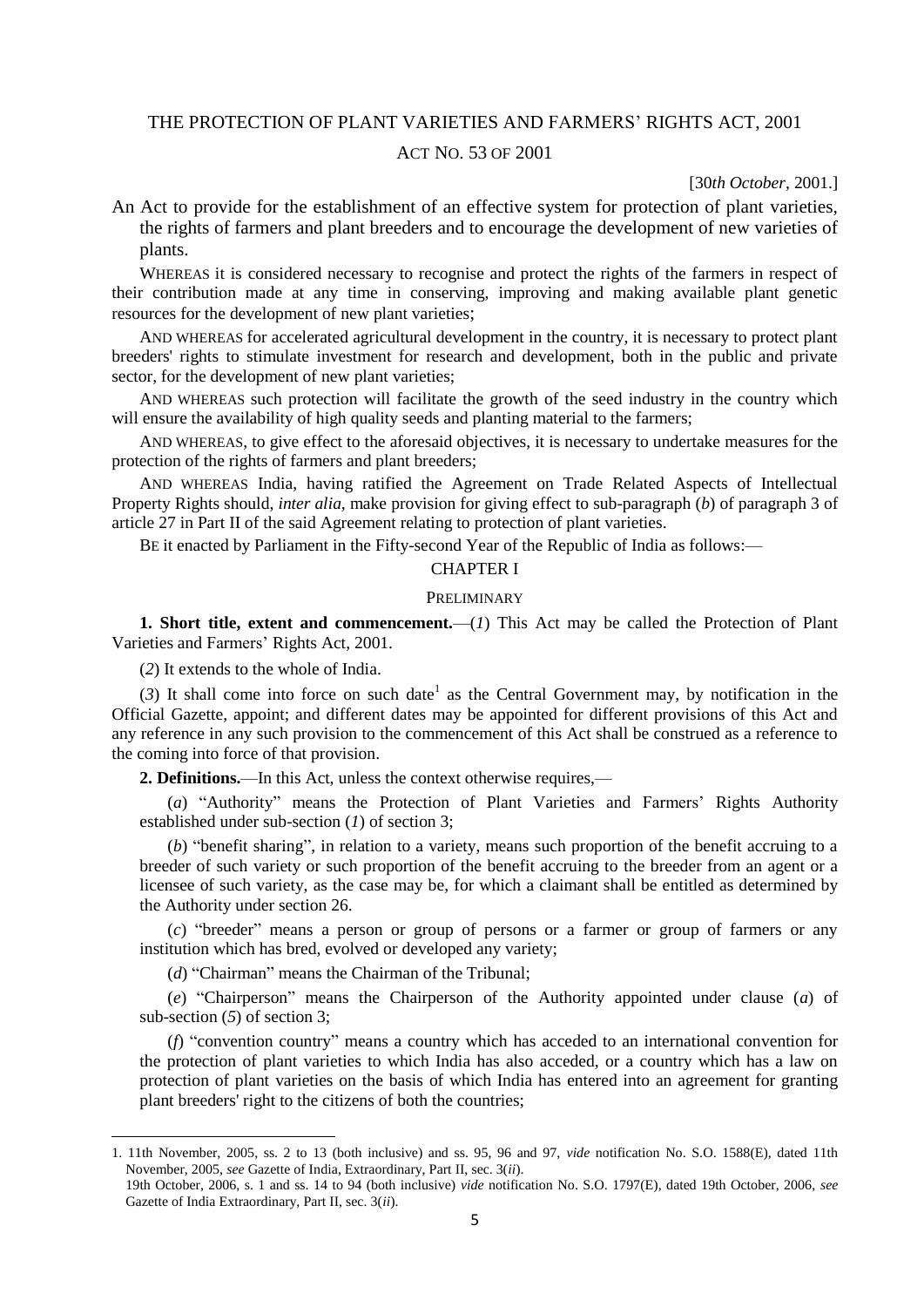(*g*) "denomination", in relation to a variety or its propagating material or essentially derived variety or its propagating material, means the denomination of such variety or its propagating material or essentially derived variety or its propagating material, as the case may be, expressed by means of letters or a combination of letters and figures written in any language;

(*h*) "essential characteristics" means such heritable traits of a plant variety which are determined by the expression of one or more genes of other heritable determinants that contribute to the principle features, performance or value of the plant variety;

(*i*) "essentially derived variety", in respect of a variety (the initial variety), shall be said to be essentially derived from such initial variety when it—

(*i*) is predominantly derived from such initial variety, or from a variety that itself is predominantly derived from such initial variety, while retaining the expression of the essential characteristics that results from the genotype or combination of genotype of such initial variety;

(*ii*) is clearly distinguishable from such initial variety; and

(*iii*) conforms (except for the differences which result from the act of derivation) to such initial variety in the expression of the essential characteristics that result from the genotype or combination of genotype of such initial variety;

(*j*) "extant variety" means a variety available in India which is—

(*i*) notified under section 5 of the Seeds Act, 1966 (54 of 1966); or

(*ii*) farmers' variety; or

(*iii*) a variety about which there is common knowledge; or

(*iv*) any other variety which is in public domain;

(*k*) "farmer" means any person who—

(*i*) cultivates crops by cultivating the land himself; or

(*ii*) cultivates crops by directly supervising the cultivation of land through any other person; or

(*iii*) conserves and preserves, severally or jointly, with any person any wild species or traditional varieties or adds value to such wild species or traditional varieties through selection and identification of their useful properties;

(*l*) "farmers' variety" means a variety which—

(*i*) has been traditionally cultivated and evolved by the farmers in their fields; or

(*ii*) is a wild relative or land race of a variety about which the farmers possess the common knowledge;

(*m*) "Gene Fund" means the National Gene Fund constituted under sub-section (*1*) of section 45;

(*n*) "Judicial Member" means a Member of the Tribunal appointed as such under sub-section (*1*) of section 55 and includes the Chairman;

(*o*) "Member" means a Judicial Member or a Technical member of the Tribunal and includes the Chairman;

(*p*) "member" means a member of the Authority appointed under clause (*b*) of sub-section (*5*) of section 3 and includes the member-secretary;

(*q*) "prescribed" means prescribed by rules made under this Act;

(*r*) "propagating material" means any plant or its component or part thereof including an intended seed or seed which is capable of, or suitable for, regeneration into a plant;

(*s*) "Register" means a national Register of Plant Varieties referred to in section 13;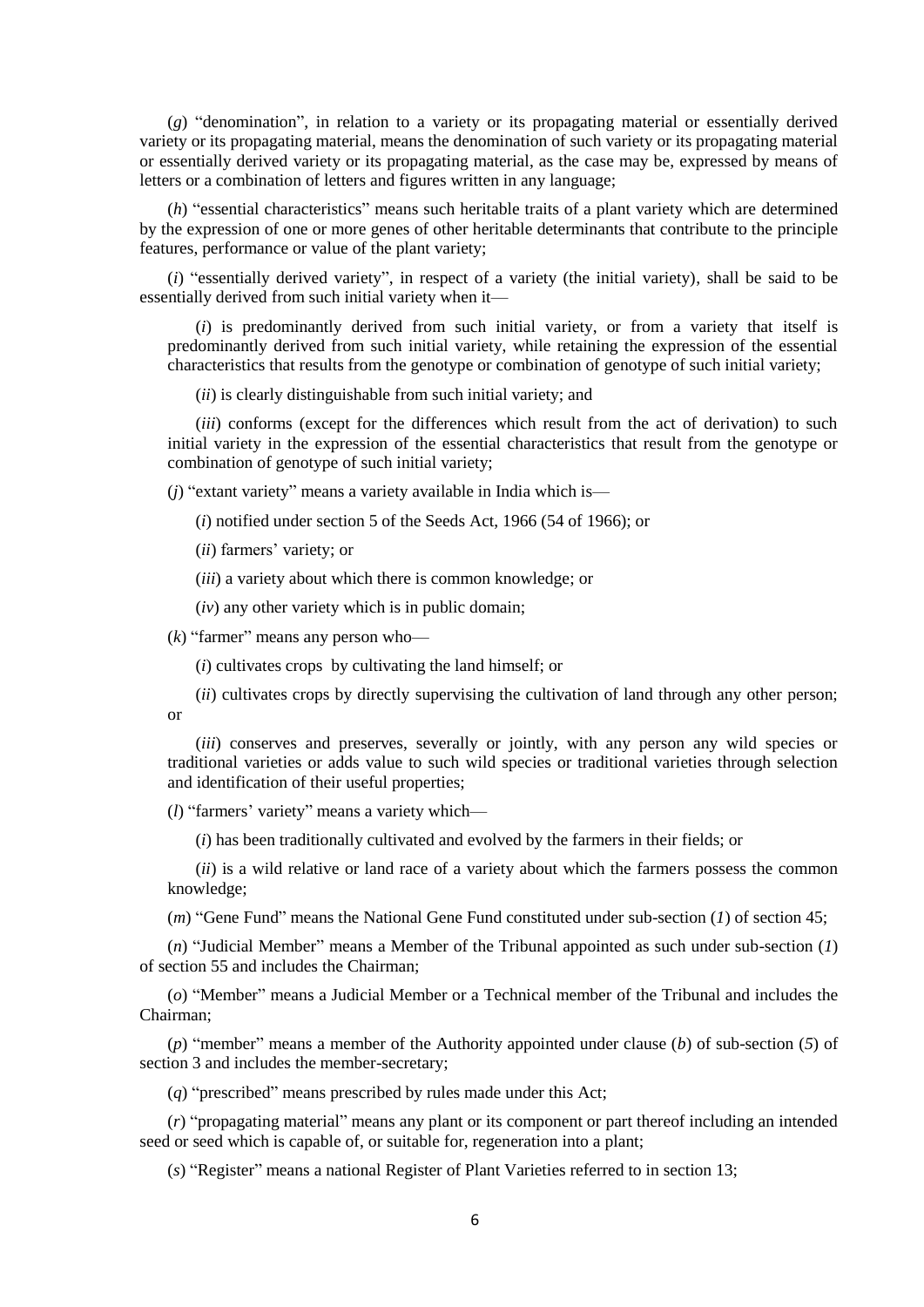(*t*) "Registrar" means a Registrar of Plant Varieties appointed under sub-section (*4*) of section 12 and includes the Registrar-General;

(*u*) "Registrar-General" means the Registrar-General of Plant Varieties appointed under sub-section  $(3)$  of section 12;

(*v*) "Registry" means the Plant Variety Registry referred to in sub-section (*1*) of section 12;

(*w*) "regulations" means regulations made by the Authority under this Act;

(*x*) "seed" means a type of living embryo or propagule capable of regeneration and giving rise to a plant which is true to such type;

(*y*) "Tribunal" means the Plant Varieties Protection Appellate Tribunal established under section 54;

(*z*) "Technical Member" means a Member of the Tribunal who is not a Judicial Member;

(*za*) "variety", means a plant grouping except micro-organism within a single botanical taxon of the lowest known rank, which can be—

(*i*) defined by the expression of the characteristics resulting from a given genotype of that plant grouping;

(*ii*) distinguished from any other plant grouping by expression of at least one of the said characteristics; and

(*iii*) considered as a unit with regard to its suitability for being propagated, which remains unchanged after such propagation,

and includes propagating material of such variety, extant variety, transgenic variety, farmers' variety and essentially derived variety.

# CHAPTER II

# PROTECTION OF PLANT VARIETIES AND FARMERS' RIGHTS AUTHORITY AND REGISTRY

## *Protection of Plant Varieties and Farmers' Rights Authority*

**3. Establishment of Authority.**—(*1*) The Central Government shall, by notification in the Official Gazette, establish an authority to be known as the Protection of Plant Varieties and Farmers' Rights Authority for the purposes of this Act.

(*2*) The Authority shall be a body corporate by the name aforesaid, having perpetual succession and a common seal with power to acquire, hold and dispose of properties, both movable and immovable, and to contract, and shall by the said name sue and be sued.

(*3*) The head office of the Authority shall be at such place as the Central Government may, by notification in the Official Gazette, specify and the Authority may, with the previous approval of the Central Government, establish branch offices at other places in India.

(*4*) The Authority shall consist of a Chairperson and fifteen members.

(*5*) (*a*) The Chairperson to be appointed by the Central Government shall be a person of outstanding caliber and eminence, with long practical experience to the satisfaction of that Government especially in the field of plant varietal research or agricultural development.

(*b*) The members of the Authority, to be appointed by the Central Government, shall be as follows, namely:—

(*i*) the Agriculture Commissioner, Government of India, Department of Agriculture and Cooperation, New Delhi, *ex officio*;

(*ii*) the Deputy Director General incharge of Crop Sciences, Indian Council of Agricultural Research, New Delhi, *ex officio*;

(*iii)* the Joint Secretary incharge of Seeds, Government of India, Department of Agriculture and Cooperation, New Delhi, *ex officio*;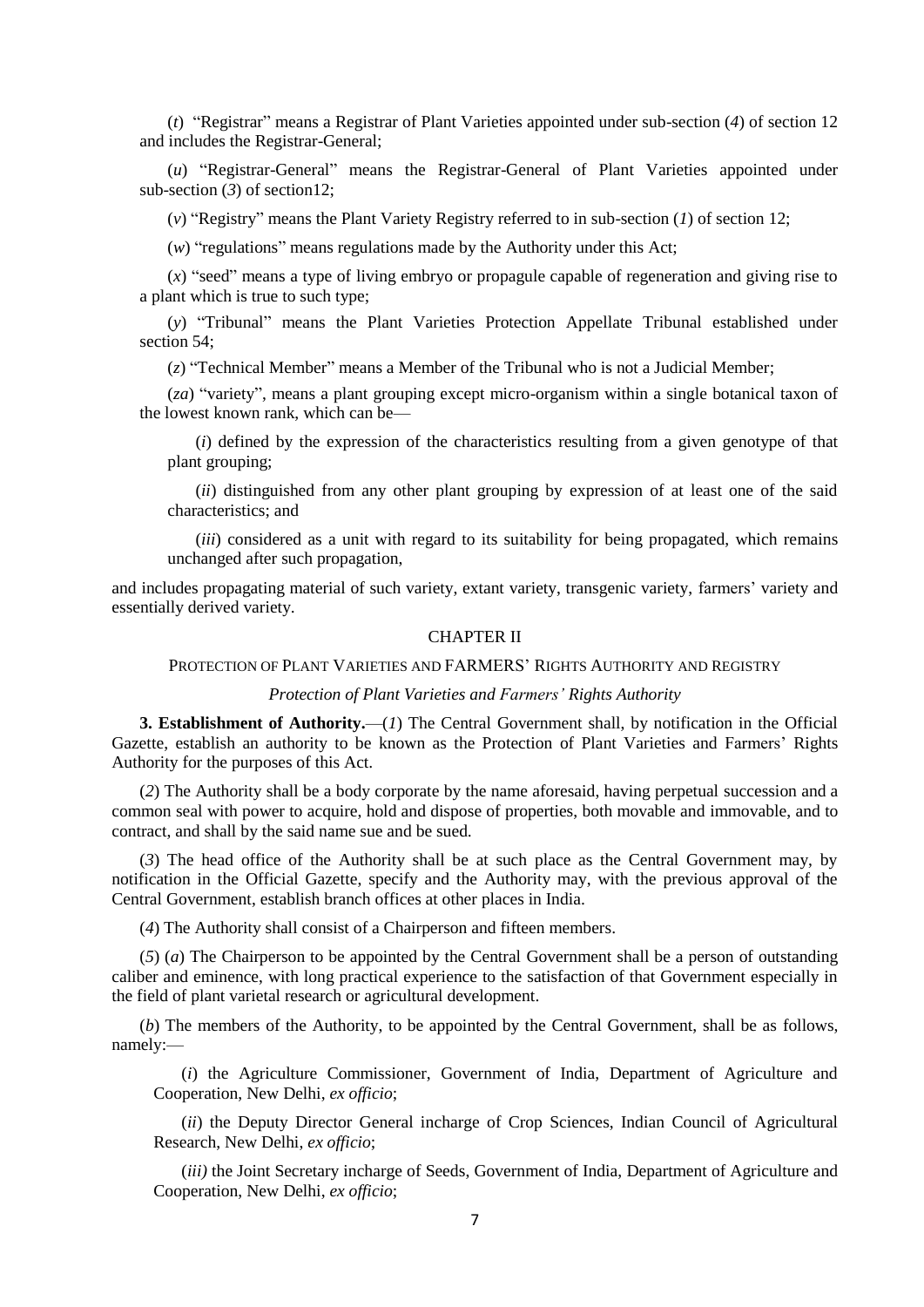(*iv*) the Horticulture Commissioner, Government of India, Department of Agriculture and Cooperation, New Delhi, *ex officio;*

(*v*) the Director, National Bureau of Plant Genetic Resources, New Delhi, *ex officio*;

(*vi*) one member not below the rank of Joint Secretary to the Government of India, to represent the Department of Bio-technology, Government of India, *ex officio*;

(*vii*) one member not below the rank of Joint Secretary to the Government of India to represent the Ministry of Environment and Forests, Government of India, *ex officio*;

(*viii*) one member not below the rank of Joint Secretary to the Government of India to represent the Ministry of Law, Justice and Company Affairs, Government of India, *ex officio*;

(*ix*) one representative from a National or State level farmers' organisation to be nominated by the Central Government;

(*x*) one representative from a tribal organisation to be nominated by the Central Government;

(*xi*) one representative from the seed industry to be nominated by the Central Government;

(*xii*) one representative from an agricultural University to be nominated by the Central Government;

(*xiii*) one representative from a National or State level women's organisation associated with agricultural activities to be nominated by the Central Government; and

(*xiv*) two representatives of State Governments on rotation basis to be nominated by the Central Government.

(*c*) The Registrar-General shall be the *ex officio* member-secretary of the Authority.

(*6*) The term of office of the Chairperson and the manner of filling the post shall be such as may be prescribed.

(*7*) The Chairperson shall appoint a Standing Committee consisting of five members, one of whom shall be a member who is a representative from a farmers organisation, to advise the Authority on all issues including farmers' rights.

(*8*) The Chairperson shall be entitled to such salary and allowances and shall be subject to such conditions of service in respect of leave, pension, provident fund and other matters as may be prescribed. The allowances for non-official members for attending the meetings of the Authority shall be as such as may be prescribed.

(*9*) The Chairperson may resign his office by giving notice thereof in writing to the Central Government and on such resignation being accepted, he shall be deemed to have vacated his office.

(*10*) On the resignation of the Chairperson or on the vacation of the office of Chairperson for any reason, the Central Government may appoint one of the members to officiate as Chairperson till a regular Chairperson is appointed in accordance with clause (*a*) of sub-section (*5*).

**4. Meetings of Authority**.—(*1*) The Authority shall meet at such time and place and shall observe such rules of procedure in regard to the transaction of business at its meetings [including the quorum at its meetings and the transaction or business of its Standing Committee appointed under sub-section (*7*) of section 3] as may be prescribed.

(*2*) The Chairperson of the Authority shall preside at the meetings of the Authority.

(*3*) If, for any reason the Chairperson is unable to attend any meeting of the Authority, any member of the Authority chosen by the members present shall preside at the meeting.

(*4*) All questions which come before any meeting of the Authority shall be decided by a majority of the votes of the members of the Authority present and voting and in the event of equality of votes, the Chairperson of the Authority or in his absence, the person presiding shall have and exercise a second or casting vote.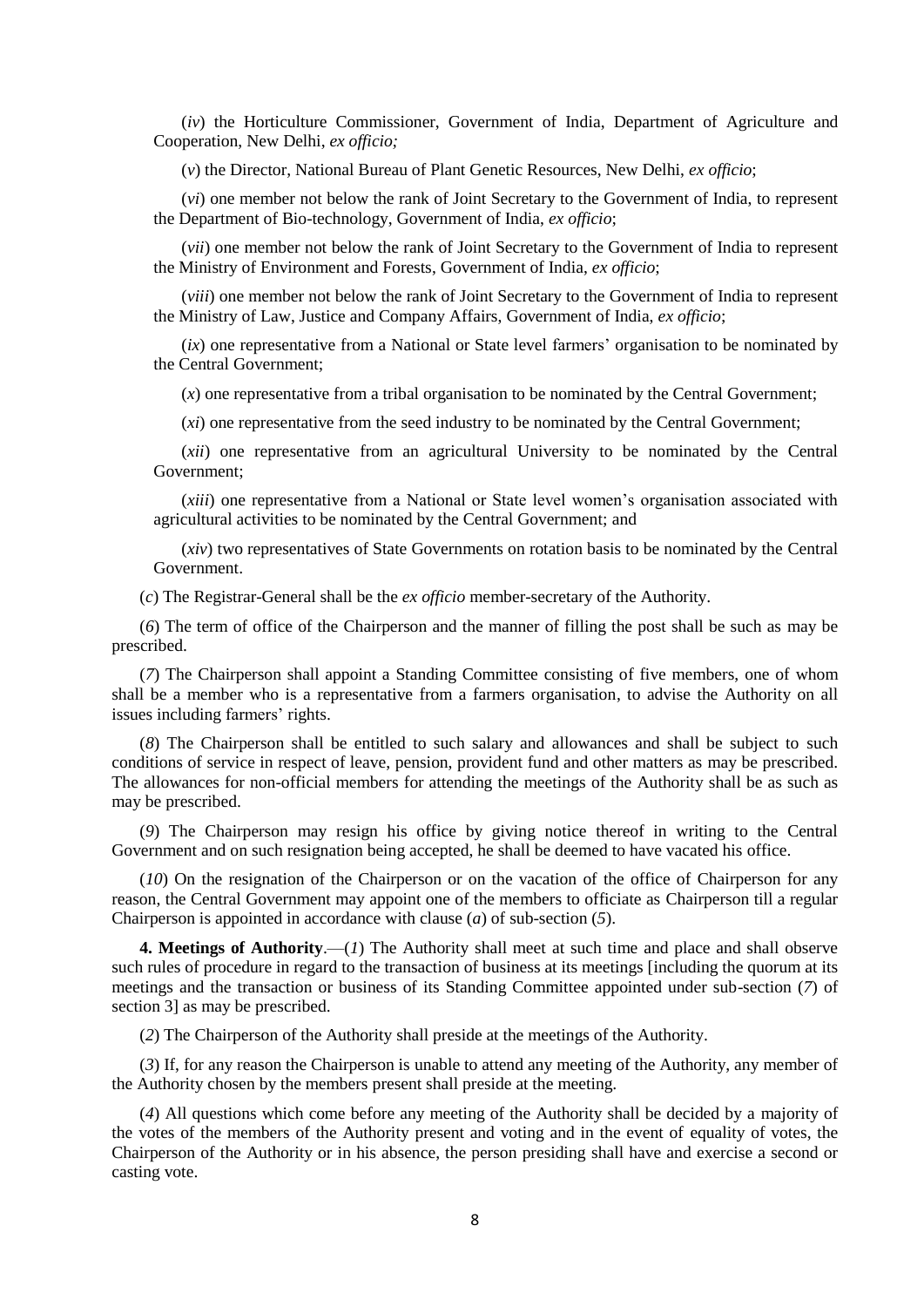(*5*) Every member who is in any way, whether directly, indirectly or personally, concerned or interested in a matter to be decided at the meeting shall disclose the nature of his concern of interest and after such disclosure, the member, concerned or interested, shall not attend that meeting.

(*6*) No act or proceeding of the Authority shall be invalid merely by reason of—

(*a*) any vacancy in, or any defect in the constitution of, the Authority; or

(*b*) any defect in the appointment of a person acting as the Chairperson or a member of the Authority; or

(*c*) any irregularity in the procedure of the Authority not affecting the merits of the case.

**5. Committees of Authority.**—(*1*) The Authority may appoint such committees as may be necessary for the efficient discharge of its duties and performance of its functions under this Act.

(*2*) The persons appointed as members of the committee under sub-section (*1*) shall be entitled to receive such allowances or fees for attending the meetings of the committee as may be fixed by the Central Government.

**6. Officers and other employees of Authority.**—Subject to such control and restriction as may be prescribed, the Authority may appoint such officers and other employees as may be necessary for the efficient performance of its functions and the method of appointment, the salary and allowances and other conditions of service of such other officers and employees of the Authority shall be such as may be prescribed.

**7. Chairperson to be Chief Executive.**—The Chairperson shall be the Chief Executive of the Authority and shall exercise such powers and perform such duties as may be prescribed.

**8. General functions of Authority.**—(*1*) It shall be the duty of the Authority to promote, by such measures as it thinks fit, the encouragement for the development of new varieties of plants and to protect the rights of the farmers and breeders.

(*2*) In particular, and without prejudice to the generality of the foregoing provisions, the measures referred to in sub-section (*1*) may provide for—

(*a*) the registration of extant varieties subject to such terms and conditions and in the manner as may be prescribed;

(*b*) developing characterisation and documentation of varieties registered under this Act;

(*c*) documentation, indexing and cataloguing of farmers' varieties;

(*d*) compulsory cataloguing facilities for all varieties of plants;

(*e*) ensuring that seeds of the varieties registered under this Act are available to the farmers and providing for compulsory licensing of such varieties if the breeder of such varieties or any other person entitled to produce such variety under this Act does not arrange for production and sale of the seed in the manner as may be prescribed;

(*f*) collecting statistics with regard to plant varieties, including the contribution of any person at any time in the evolution or development of any plant variety, in India or in any other country, for compilation and publication;

(*g*) ensuring the maintenance of the Register.

**9. Authentication of orders, etc., of Authority.**—All orders and decisions of the Authority shall be authenticated by the signature of the Chairperson or any other member authorised by the Authority in this behalf.

**10. Delegation.**—The Authority may, by general or special order in writing, delegate to the Chairperson, any member or officer of the Authority subject to such conditions or limitations, if any, as may be specified in the order, such of its powers and functions (except the power to make regulations under section 95) under this Act as it may deem necessary.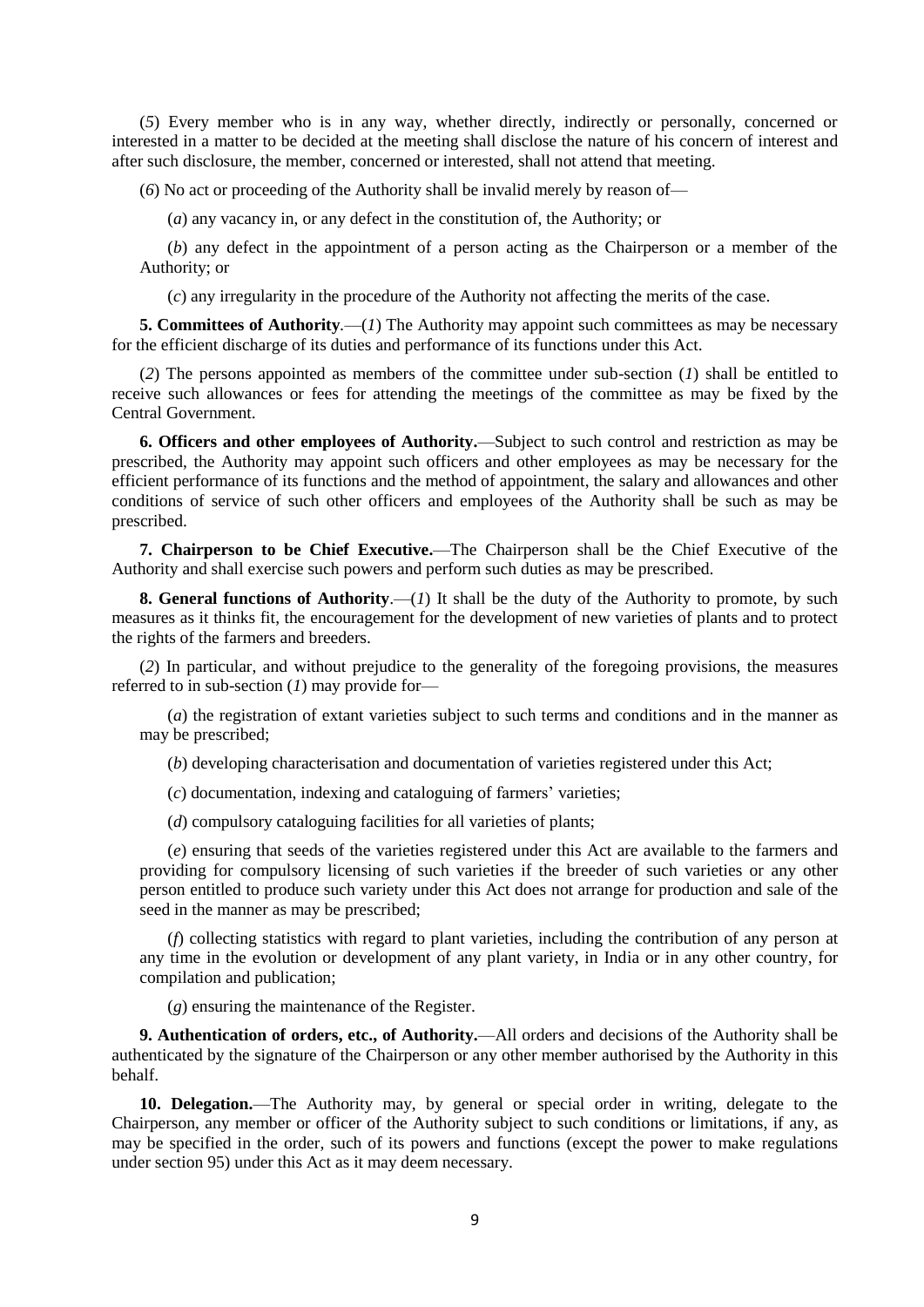**11. Power of Authority.**—In all proceedings under this Act before the Authority or the Registrar,—

(*a*) the Authority or the Registrar, as the case may be, shall have all the powers of a civil court for the purposes of receiving evidence, administering oaths, enforcing the attendance of witnesses, compelling the discovery and production of documents and issuing commissions for the examination of witnesses;

(*b*) the Authority or the Registrar may, subject to any rules made in this behalf under this Act, make such orders as to cost as it considers reasonable and any such order shall be executable as a decree of a civil court.

## *Registry*

**12. Registry and offices thereof.**—(*1*) The Central Government shall establish, for the purpose of this Act, a Registry which shall be known as the Plant Varieties Registry.

(*2*) The head office of the Plant Varieties Registry shall be located in the head office of the Authority, and for the purpose of facilitating the registration of varieties, there may be established, at such places, as the Authority may think fit, branch offices of the Registry.

(*3*) The Authority shall appoint a Registrar-General of Plant Varieties who shall be entitled to such salary and allowances and shall be subject to such conditions of service in respect of leave, pension, provident fund and such other matters as may be prescribed.

(*4*) The Authority may appoint such number of Registrars as it thinks necessary for registration of plant varieties under the superintendence and direction of the Registrar-General under this Act and may make regulations with respect to their duties and jurisdiction.

(*5*) The term of office and the conditions of service of the Registrars shall be such as may be provided by regulations.

(*6*) The Authority may, by notification in the Official Gazette, define the territorial limits within which a branch office of the Registry may exercise its functions.

(*7*) There shall be a seal of the Plant Varieties Registry.

**13. National Register of Plant Varieties***.*—(*1*) For the purposes of this Act, a Register called the National Register of Plant Varieties shall be kept at the head office of the Registry, wherein shall be entered the names of all the registered plant varieties with the names and addresses of their respective breeders, the right of such breeders in respect of the registered varieties, the particulars of the denomination of each Registered variety, its seed or other propagating material along with specification of salient features thereof and such other matters as may be prescribed.

(*2*) Subject to the superintendence and direction of the Central Government, the Register shall be kept under the control and management of the Authority.

(*3*) There shall be kept at each branch office of the Registry a copy of the Register and such other documents as the Central Government may, by notification in the Official Gazette, direct.

## CHAPTER III

### REGISTRATION OF PLANT VARIETIES AND ESSENTIALLY DERIVED VARIETY

### *Application for registration*

**14. Application for registration.**—Any person specified in section 16 may make an application to the Registrar for registration of any variety—

- (*a*) of such genera and species as specified under sub-section (*2*) of section 29; or
- (*b*) which is an extant variety; or
- (*c*) which is a farmers' variety.

**15. Registrable varieties.**—(*1*) A new variety shall be registered under this Act if it conforms to the criteria of novelty, distinctiveness, uniformity and stability.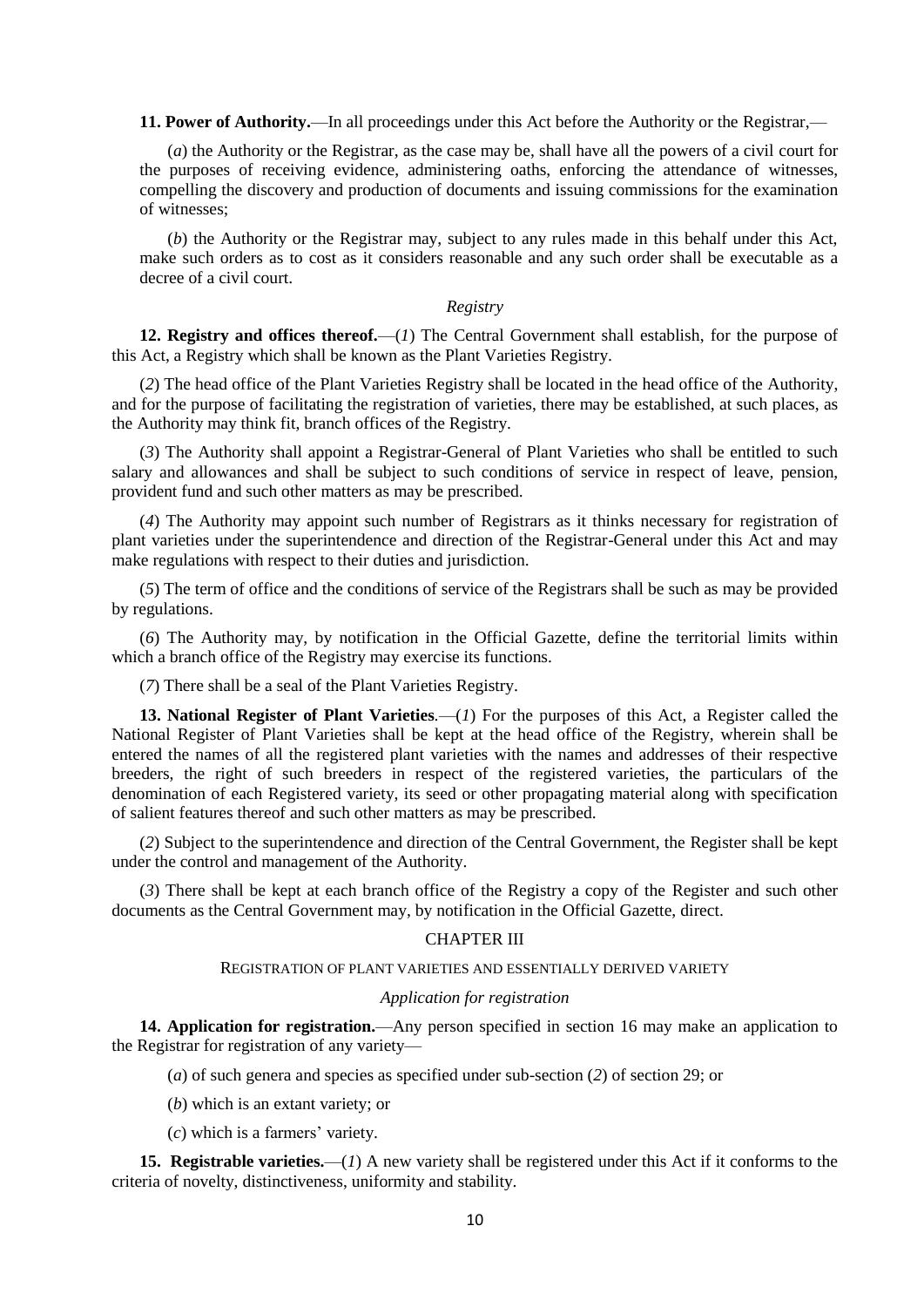(*2*) Notwithstanding anything contained in sub-section (*1*), an extant variety shall be registered under this Act within a specified period if it conforms to such criteria of distinctiveness, uniformity and stability as shall be specified under the regulations.

(*3*) For the purposes of sub-sections (*1*) and (*2*), as the case may be, a new variety shall be deemed to be—

(*a*) novel, if, at the date of filing of the application for registration for protection, the propagating or harvested material of such variety has not been sold or otherwise disposed of by or with the consent of its breeder or his successor for the purposes of exploitation of such variety—

(*i*) in India, earlier than one year; or

(*ii*) outside India, in the case of trees or vines earlier than six years, or in any other case, earlier than four years,

before the date of filing such application:

Provided that a trial of a new variety which has not been sold or otherwise disposed of shall not affect the right to protection:

Provided further that the fact that on the date of filing the application for registration, the propagating or harvested material of such variety has become a matter of common knowledge other than through the aforesaid manner shall not affect the criteria of novelty for such variety;

(*b*) distinct, if it is clearly distinguishable by at least one essential characteristic from any another variety whose existence is a matter of common knowledge in any country at the time of filing of the application.

*Explanation.*—For the removal of doubts, it is hereby declared that the filing of an application for the granting of a breeder's right to a new variety or for entering such variety in the official register of varieties in any convention country shall be deemed to render that variety a matter of common knowledge from the date of the application in case the application leads to the granting of the breeder's right or to the entry of such variety in such official register, as the case may be;

(*c*) uniform, if subject to the variation that may be expected from the particular features of its propagation it is sufficiently uniform in its essential characteristics;

(*d*) stable, if its essential characteristics remain unchanged after repeated propagation or, in the case a particular cycle of propagation, at the end of each such cycle.

(*4*) A new variety shall not be registered under this Act if the denomination given to such variety—

(*i*) is not capable of identifying such variety; or

(*ii*) consists solely of figures; or

(*iii*) is liable to mislead or to cause confusion concerning the characteristics, value identity of such variety or the identity of breeder of such variety; or

(*iv*) is not different from every denomination which designates a variety of the same botanical species or of a closely related species registered under this Act; or

(*v*) is likely to deceive the public or cause confusion in the public regarding the identity of such variety; or

(*vi*) is likely to hurt the religious sentiments respectively of any class or section of the citizens of India; or

(*vii*) is prohibited for use as a name or emblem for any of the purposes mentioned in section 3 of the Emblems and Names (Prevention of Improper Use) Act, 1950 (12 of 1950); or

(*viii*) is comprised of solely or partly of geographical name: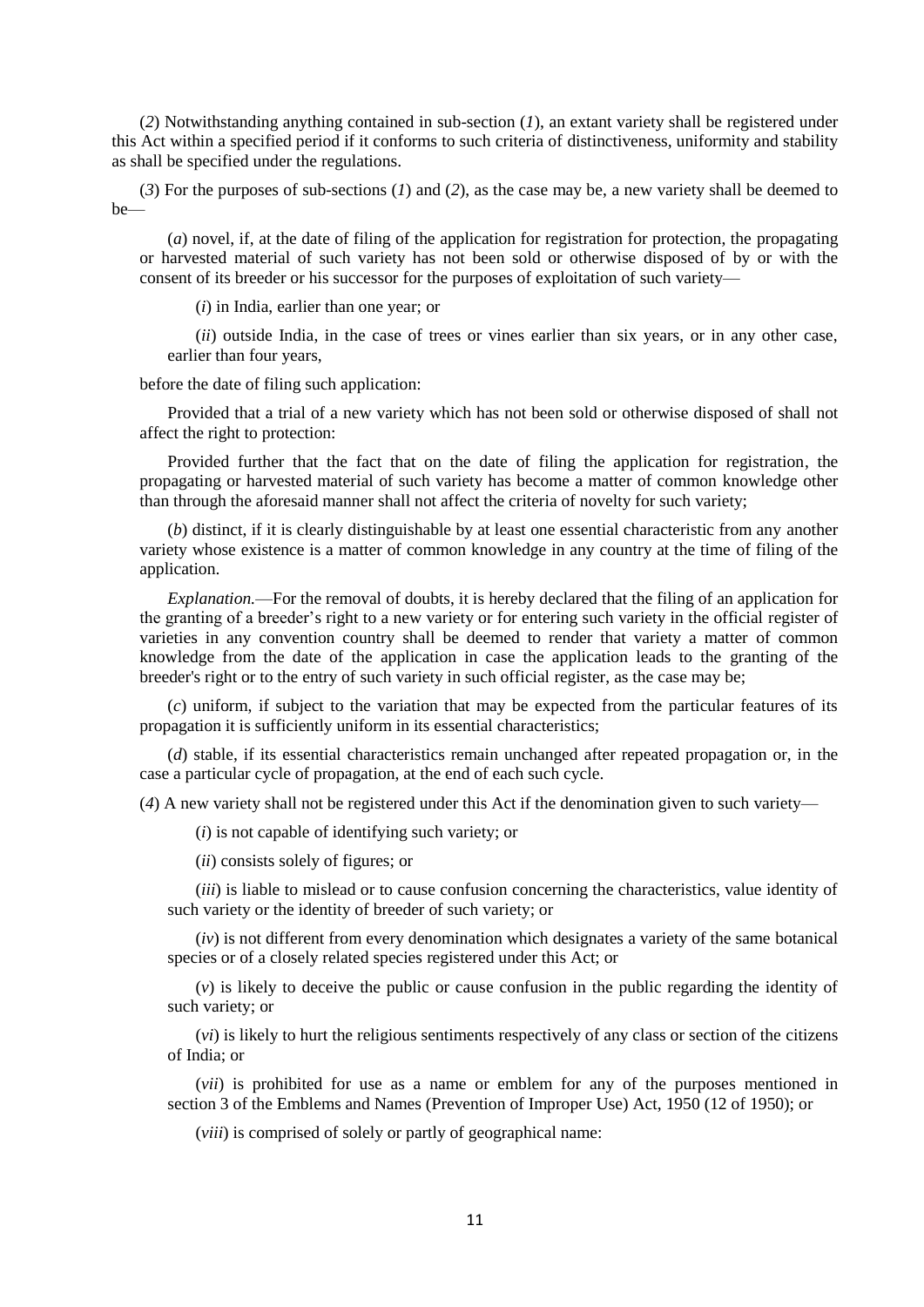Provided that the registrar may register a variety, the denomination of which comprises solely or partly of a geographical name, if he considers that the use of such denomination in respect of such variety is an honest use under the circumstances of the case.

**16. Persons who may make application.**—(*1*) An application for registration under section 14 shall be made by—

(*a*) any person claiming to be the breeder of the variety; or

(*b*) any successor of the breeder of the variety; or

(*c*) any person being the assignee of the breeder of the variety in respect of the right to make such application; or

(*d*) any farmer or group of farmers or community of farmers claiming to be the breeder of the variety; or

(*e*) any person authorised in the prescribed manner by a person specified under clauses (*a*) to (*d*) to make application on his behalf; or

(*f*) any university or publicly funded agricultural institution claiming to be the breeder of the variety.

(*2*) An application under sub-section (*1*) may be made by any of the persons referred to therein individually or jointly with any other person.

**17. Compulsory variety denomination.**—(*1*) Every application shall assign a single and distinct denomination to a variety with respect to which he is seeking registration under this Act in accordance with the regulations.

(*2*) The Authority shall, having regard to the provisions of any international convention or treaty to which India has become a party, make regulation governing the assignment of denomination to a variety.

(*3*) Where the denomination assigned to the variety does not satisfy the requirements specified in the regulations, the Registrar may require the applicant to propose another denomination within such time as may be specified by such regulations.

(*4*) Notwithstanding anything contained in the Trade Marks Act, 1999 (47 of 1999), a denomination assigned to a variety shall not be registered as a trade mark under that Act.

**18. Form of application.**—(*1*) Every application for registration under section 14 shall—

(*a*) be with respect to a variety;

(*b*) state the denomination assigned to such variety by the applicant;

(*c*) be accompanied by an affidavit sworn by the applicant that such variety does not contain any gene or gene sequence involving terminator technology;

(*d*) be in such form as may be specified by regulations:

(*e*) contain a complete passport data of the parental lines from which the variety has been derived along with the geographical location in India from where the genetic material has been taken and all such information relating to the contribution, if any, of any farmer, village community, institution or organisation in breeding, evolving or developing the variety;

(*f*) be accompanied by a statement containing a brief description of the variety bringing out its characteristics of novelty, distinctiveness, uniformity and stability as required for registration;

(*g*) be accompanied by such fees as may be prescribed;

(*h*) contain a declaration that the genetic material or parental material acquired for breeding, evolving or developing the variety has been lawfully acquired; and

(*i*) be accompanied by such other particulars as may be prescribed:

Provided that in case where the application is for the registration of farmers' variety, nothing contained in clauses (*b*) to (*i*) shall apply in respect of the application and the application shall be in such form as may be prescribed.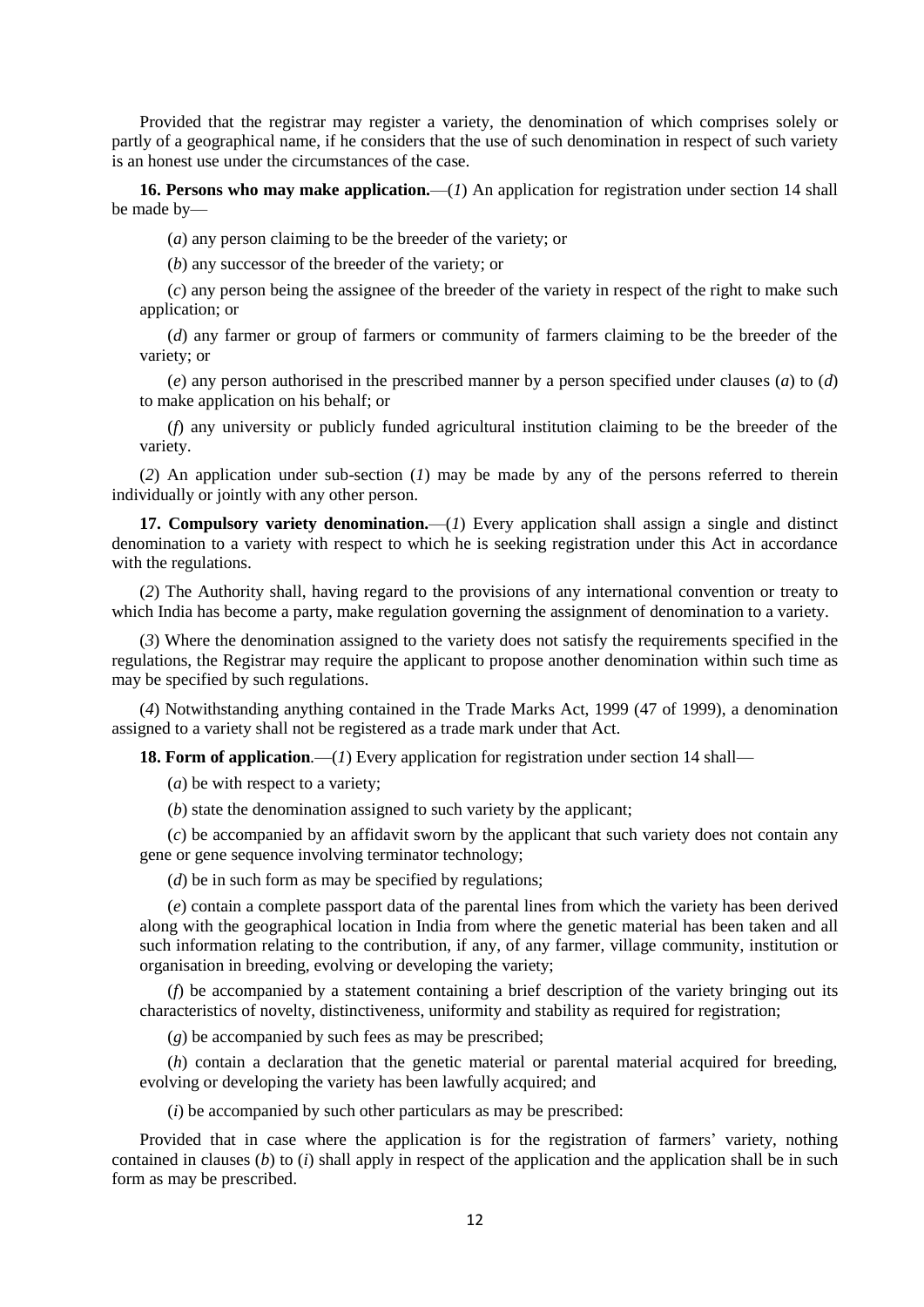(*2*) Every application referred to in sub-section (*1*) shall be filed in the office of the Registrar.

(*3*) Where such application is made by virtue of a succession or an assignment of the right to apply for registration, there shall be furnished at the time of making the application, or within such period after making the application as may be prescribed, a proof of the right to make the application.

**19. Test to be conducted.**—(*1*) Every applicant shall, along with the application for registration made under this Act, make available to the Registrar such quantity of seed of a variety for registration of which such application is made, for the purpose of conducting tests to evaluate whether seed of such variety along with parental material conform to the standards as may be specified by regulations:

Provided that the Registrar or any person or test centre to whom such seed has been sent for conducting test shall keep such seed during his or its possession in such manner and in such condition that its viability and quality shall remain unaltered.

(*2*) The applicant shall deposit such fees as may be prescribed for conducting tests referred to in sub-section (*1*).

(*3*) The tests referred to in sub-section (*1*) shall be conducted in such manner and by such method as may be prescribed.

**20. Acceptance of application or amendment thereof.**—(*1*) On receipt of an application under section 14, the Registrar may, after making such inquiry as he thinks fit with respect to the particulars contained in such application, accept the application absolutely or subject to such conditions or limitations as he deems fit.

(*2*) Where the Registrar is satisfied that the application does not comply with the requirements of this Act or any rules or regulations made thereunder, he may, either—

(*a*) require the applicant to amend the application to his satisfaction; or

(*b*) reject the application:

Provided that no application shall be rejected unless the applicant has been given a reasonable opportunity of presenting his case.

**21. Advertisement of application***.*—(*1*) Where an application for registration of a variety has been accepted absolutely or subject to conditions or limitations under sub-section (*1*) of section 20, the Registrar shall, as soon as after its acceptance, cause such application together with the conditions or limitations, if any, subject to which it has been accepted and the specifications of the variety for registration of which such application is made including its photographs or drawings, to be advertised in the prescribed manner calling objections from the persons interested in the matter.

(*2*) Any person may, within three months from the date of the advertisement of an application for registration on payment of the prescribed fees, give notice in writing in the prescribed manner, to the Registrar of his opposition to the registration.

(*3*) Opposition to the registration under sub-section (*2*) may be made on any of the following grounds, namely:—

(*a*) that the person opposing the application is entitled to the breeder's right as against the applicant; or

(*b*) that the variety is not registrable under this Act; or

(*c*) that the grant of certificate of registration may not be in public interest; or

(*d*) that the variety may have adverse effect on the environment.

(*4*) The Registrar shall serve a copy of the notice of opposition on the applicant for registration and, within two months from the receipt by the applicant of such copy of the notice of opposition, the applicant shall send to the Registrar in the prescribed manner a counter-statement of the grounds on which he relies for his application, and if he does not do so, he shall be deemed to have abandoned his application.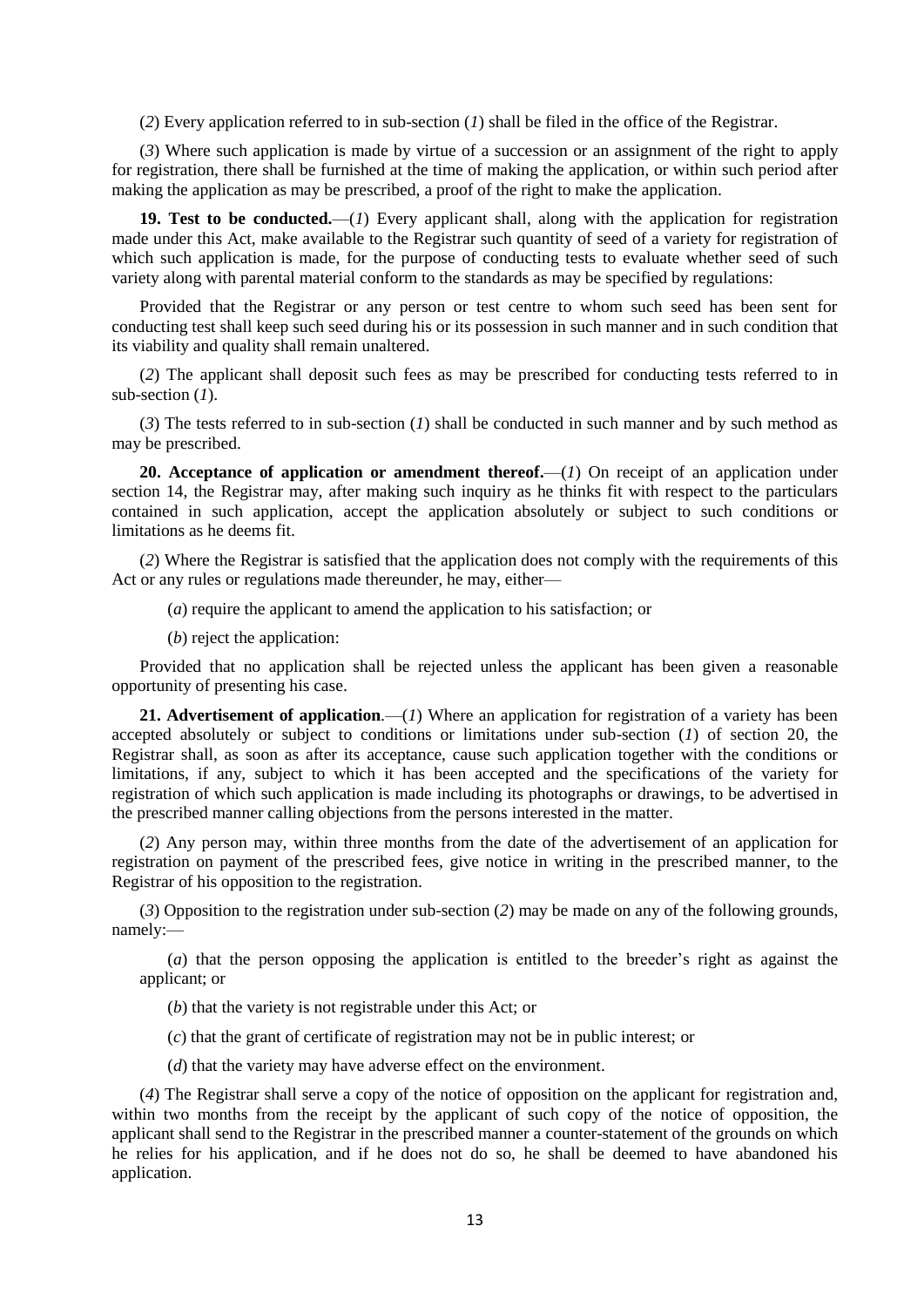(*5*) If the applicant sends such counter-statement, the Registrar shall serve a copy thereof on the person giving notice of opposition.

(*6*) Any evidence upon which the opponent and the applicant may rely shall be submitted, in the manner prescribed and within the time prescribed, to the Registrar and the Registrar shall give an opportunity to them to be heard, if so desired.

(*7*) The Registrar shall, after hearing the parties, if so required, and considering the evidence, decide whether and subject to what conditions or limitations, if any, the registration is to be permitted and may take into account a ground of objection whether relied upon by the opponent or not.

(*8*) Where a person giving notice of opposition or an applicant sending a counter-statement after receipt of a copy of such notice neither resides nor carries on business in India, the Registrar may require him to give security for the cost of proceedings before him and in default of such security being duly given may treat the opposition or application, as the case may be, as abandoned.

(*9*) The Registrar may, on request, permit correction of any error in, or any amendment of, a notice of opposition or a counter-statement on such terms as he may think fit.

**22. Registrar to consider grounds for opposition.**—The Registrar shall consider all the grounds on which the application has been opposed and after giving reasons for his decision, by order, uphold or reject the opposition.

### *Registration of essentially derived variety*

23. Registration of essentially derived variety.—(1) An application for the registration of an essentially derived variety of the genera or species specified under sub-section (*2*) of section 29 by the Central Government shall be made to the Registrar by or on behalf of any person referred to in section 14 and in the manner specified in section 18 as if for the word "variety", the words "essentially derived variety" have been substituted therein and shall be accompanied by such documents and fees as may be prescribed.

(*2*) When the Registrar is satisfied that the requirements of sub-section (*1*) have been complied with to his satisfaction, he shall forward the application with his report and all the relevant document to the Authority.

(3) On receipt of an application under sub-section (*2*), the Authority shall get examined such essentially derived variety to determine as to whether the essentially derived variety is a variety derived from the initial variety by conducting such tests and following such procedure as may be prescribed.

(*4*) When the Authority is satisfied on the report of the test referred to in sub-section (*3*) that the essentially derived variety has been derived from the initial variety, it may direct the Registrar to register such essentially derived variety and the Registrar shall comply with the direction of the Authority.

(*5*) Where the Authority is not satisfied on the report of the test referred to in sub-section (*3*) that the essentially derived variety has been derived from the initial variety it shall refuse the application.

(*6*) The rights of the breeder of a variety contained in section 28 shall apply to the breeder of essentially derived variety:

Provided that the authorisation by the breeder of initial variety to the breeder of essentially derived variety under sub-section (*2*) of section 28 may be subject to such terms and conditions as both the parties may mutually agree upon.

(*7*) An essentially derived variety shall not be registered under this section unless it satisfies the requirements of section 15 as if for the word "variety", the words "essentially derived variety" have been substituted therein.

(*8*) When an essentially derived variety has been registered by the Registrar in compliance with the direction of the Authority under sub-section (*4*), the Registrar shall issue to the applicant a certificate of registration in the prescribed form and sealed with seal of the Registry and send a copy thereof to the Authority and to such other authority, as may be prescribed, for information.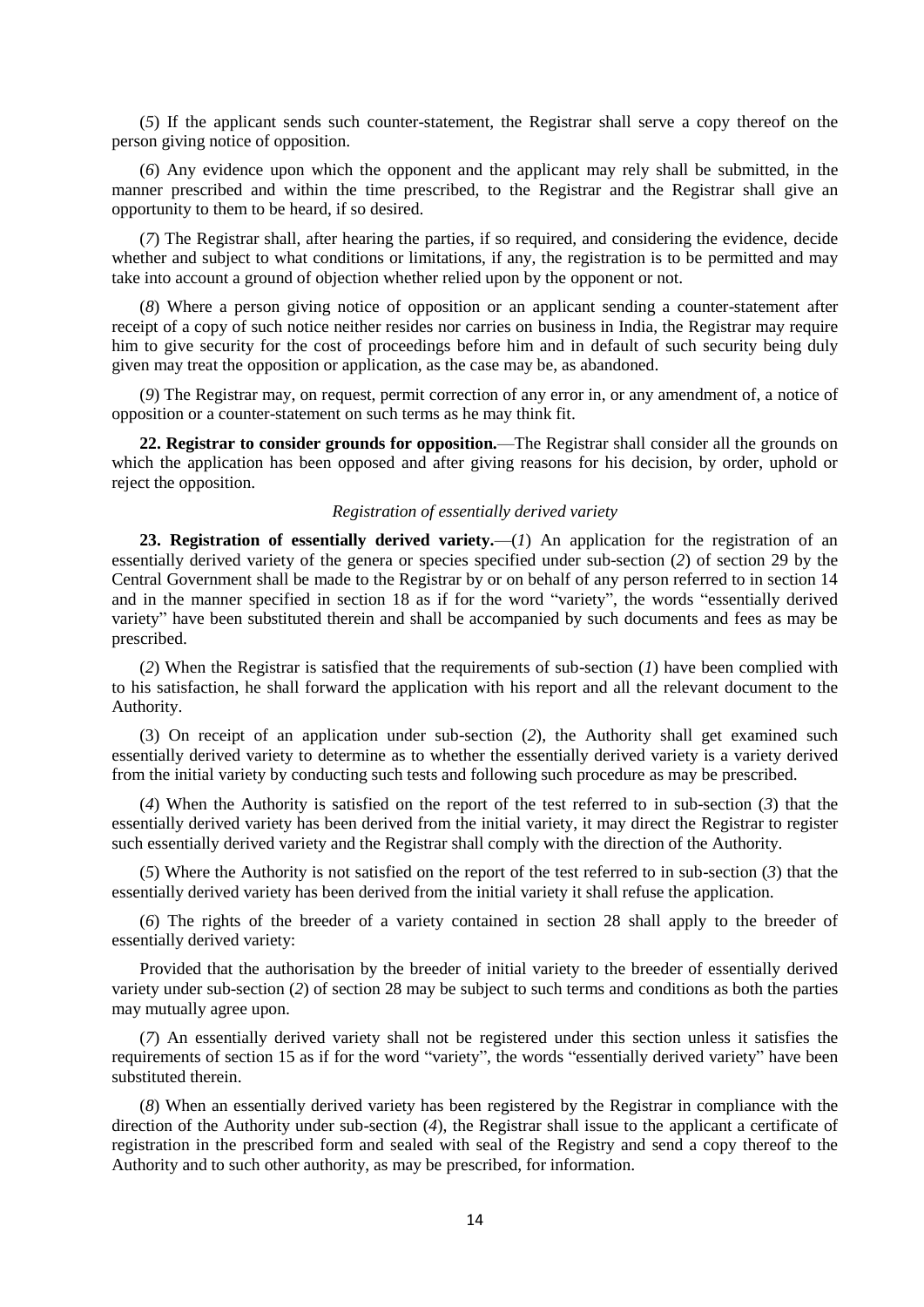#### CHAPTER IV

### DURATION AND EFFECT OF REGISTRATION AND BENEFIT SHARING

**24. Issue of certificate of registration.**—(*1*) When an application for registration of a variety (other than an essentially derived variety) has been accepted and either—

(*a*) the application has not been opposed and the time of notice of opposition has expired; or

(*b*) the application has been opposed and opposition has been rejected,

the Registrar shall register the variety.

(*2*) On the registration of the variety (other than an essentially derived variety), the Registrar shall issue to the applicant a certificate of registration in the prescribed form and sealed with the seal of the Registry and send a copy to the Authority for determination of benefit sharing and to such other authority, as may be prescribed, for information. The maximum time required by the Registrar for issuing the certificate of registration from the date of filing of the application for registration of a variety shall be such as may be prescribed.

(*3*) Where registration of a variety (other than an essentially derived variety), is not completed within twelve months from the date of the application by reason of default on the part of the applicant, the Registrar may, after giving notice to the applicant in the prescribed manner, treat the application as abandoned unless it is completed within the time specified in that behalf in the notice.

(*4*) The Registrar may amend the register or a certificate of registration for the purpose of correcting a clerical error or an obvious mistake.

(*5*) The Registrar shall have power to issue such directions to protect the interests of a breeder against any abusive act committed by any third party during the period between filing of application for registration and decision taken by the Authority on such application.

(*6*) The certificate of registration issued under this section or sub-section (*8*) of section 23 shall be valid for nine years in the case of trees and vines and six years in the case of other crops and may be reviewed and renewed for remaining period on payment of such fees as may be fixed by the rules made in this behalf subject to the condition that the total period of validity shall not exceed,—

(*i*) in the case of trees and vines, eighteen years from the date of registration of the variety;

(*ii*) in the case of extant variety, fifteen years from the date of the notification of that variety by the Central Government under section 5 of the Seeds Act**,** 1966 (54 of 1966); and

(*iii*) in other cases, fifteen years from the date of registration of the variety.

**25. Publication of list of varieties.**—The Authority shall, within such intervals as it thinks appropriate, publish the list of varieties which have been registered during that interval.

**26. Determination of benefit sharing by Authority***.*—(*1*) On receipt of a copy of the certificate of registration under sub-section (*8*) of section 23 or sub-section (*2*) of section 24, the Authority shall publish such contents of the certificate and invite claims of benefit sharing to the variety registered under such certificate in the manner as may be prescribed.

(*2*) On invitation of the claims under sub-section (*1*), any person or group of persons or firm or governmental or non-governmental organisation shall submit its claim of benefit sharing to such variety in the prescribed form within such period, and accompanied with such fees, as may be prescribed:

Provided that such claim shall only be submitted by any—

(*i*) person or group of persons, if such person or every person constituting such group is a citizen of India; or

(*ii*) firm or governmental or non-governmental organisation, if such firm or organisation is formed or established in India.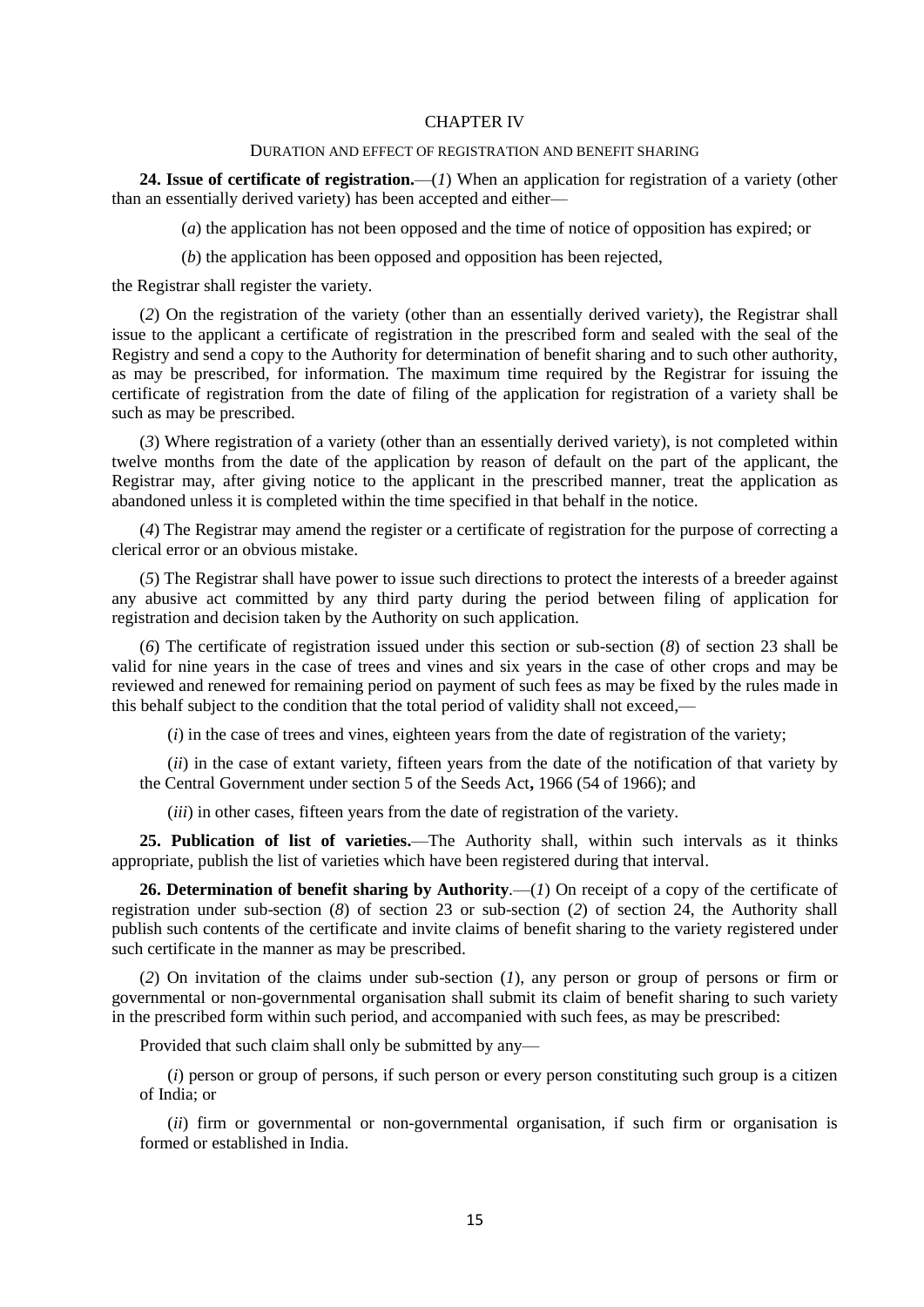(*3*) On receiving a claim under sub-section (*2*), the Authority shall send a copy of such claim to the breeder of the variety registered under such certificate and the breeder may, on receipt of such copy, submit his opposition to such claim within such period and in such manner as maybe prescribed.

(*4*) The Authority shall, after giving an opportunity of being heard to the parties, dispose of the claim received under sub-section (*2*).

(*5*) While disposing of the claim under sub-section (*4*), the Authority shall explicitly indicate in its order the amount of the benefit sharing, if any, for which the claimant shall be entitled and shall take into consideration the following matters, namely:—

(*a*) the extent and nature of the use of genetic material of the claimant in the development of the variety relating to which the benefit sharing has been claimed;

(*b*) the commercial utility and demand in the market of the variety relating to which the benefit sharing has been claimed.

(*6*) The amount of benefit sharing to a variety determined under this section shall be deposited by the breeder of such variety in the manner referred to in clause (*a*) of sub-section (*1*) of section 45 in the National Gene Fund.

(*7*) The amount of benefit sharing determined under this section shall, on a reference made by the Authority in the prescribed manner, be recoverable as an arrear of land revenue by the District Magistrate within whose local limits of jurisdiction the breeder liable for such benefit sharing resides.

**27. Breeder to deposit seeds or propagating material***.*—(*1*) The breeder shall be required to deposit such quantity of seeds or propagating material including parental line seeds of registered variety in the National Gene Bank as may be specified in the regulations for reproduction purpose at the breeder's expense within such time as may be specified in that regulation.

(*2*) The seeds or propagating material or parental line seeds to be deposited under sub-section (*1*) shall be deposited to the National Gene Bank specified by the Authority.

**28. Registration to confer right.—**(*1*) Subject to the other provisions of this Act, a certificate of registration for a variety issued under this Act shall confer an exclusive right on the breeder or his successor, his agent or licensee, to produce, sell, market, distribute, import or export the variety:

Provided that in the case of an extant variety, unless a breeder or his successor establishes his right, the Central Government, and in cases where such extant variety is notified for a State or for any area thereof under section 5 of the Seeds Act, 1966 (54 of 1966), the State Government, shall be deemed to be the owner of such right.

(*2*) A breeder may authorise any person to produce, sell, market or otherwise deal with the variety registered under this Act subject to such limitations and conditions as may be specified by regulations.

(*3*) Every authorisation under this section shall be in such form as may be specified by regulations.

(*4*) Where an agent or a licensee referred to in sub-section (*1*) becomes entitled to produce, sell, market, distribute, import or export a variety, he shall apply in the prescribed manner and with the prescribed fees to the Registrar to register his title and the registrar shall, on receipt of application and on proof of title to his satisfaction, register him as an agent or a licensee, as the case may be, in respect of the variety for which he is entitled for such right, and shall cause particulars of such entitlement and conditions or restrictions, if any, subject to which such entitlement is made, to be entered in the Register:

Provided that when the validity of such entitlement is in dispute between the parties, the Registrar may refuse to register the entitlement and refer the matter in the prescribed manner to the Authority and withhold the registration of such entitlement until the right of the parties in dispute so referred to has been determined by the Authority.

(*5*) The Registrar shall issue a certificate of registration under sub-section (*4*) to the application after such registration and shall enter in the certificate the brief conditions of entitlement, if any, in the prescribed manner, and such certificate shall be the conclusive proof of such entitlement and the conditions or restriction thereof, if any.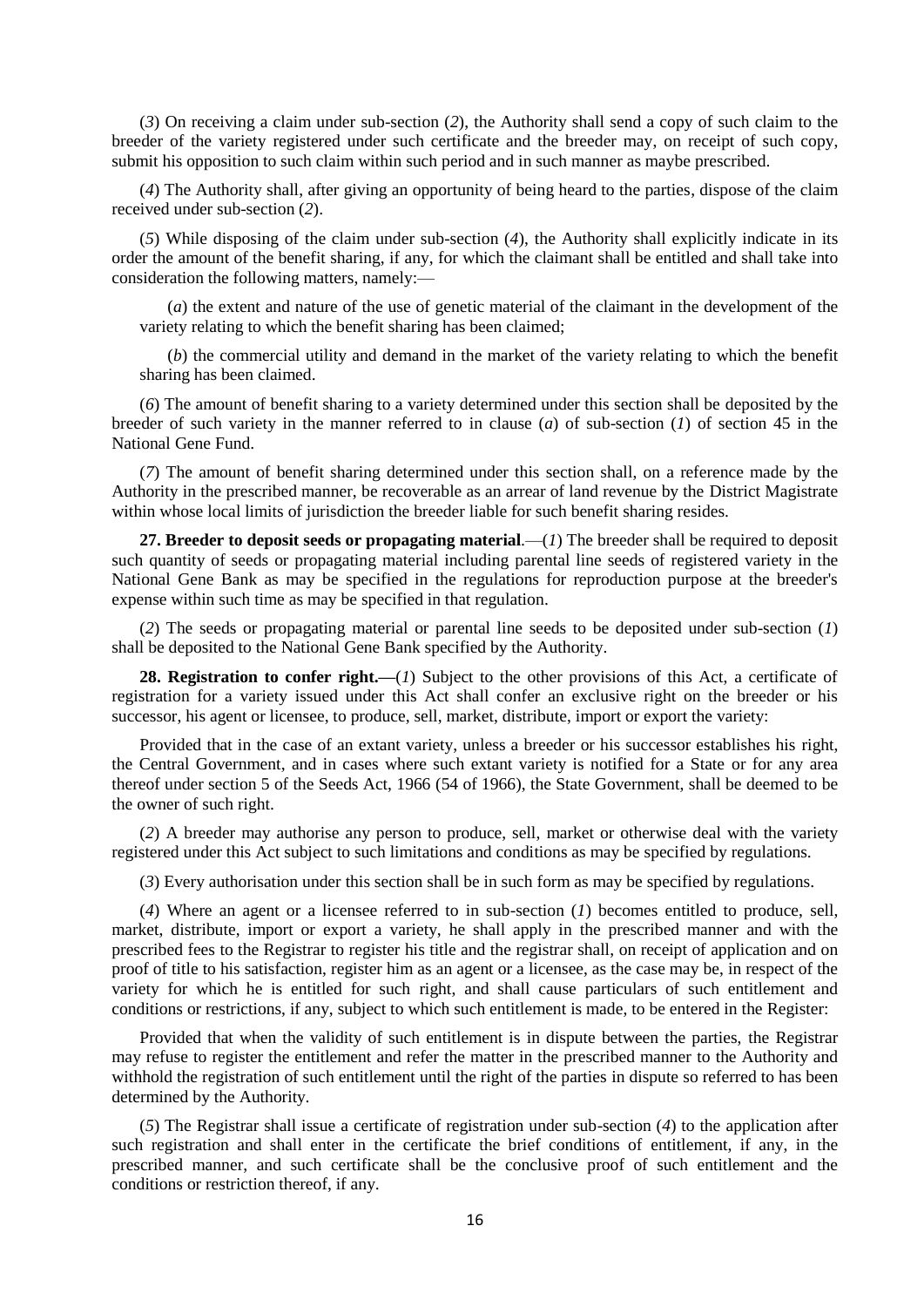(*6*) Subject to any agreement subsisting between the parties, an agent or licensee of a right to a variety registered under sub-section (*4*) shall be entitled to call upon the breeder or his successor thereof to take proceedings to prevent infringement thereof, and if the breeder or his successor refuses or neglects to do so within three months after being so called upon, such registered agent or licensee may institute proceedings for infringement in his own name as if he were the breeder, making the breeder or his successor a defendant.

(*7*) Notwithstanding anything contained in any other law, a breeder or his successor so added as defendant shall not be liable for any costs unless he enters an appearance and takes part in the proceedings.

(*8*) Nothing in this section shall confer on a registered agent or registered licensee of a variety any right to transfer such right further thereof.

(*9*) Without prejudice to the registration under sub-section (*4*), the terms of registration—

(*a*) may be varied by the Registrar as regards the variety in respect of which, or any condition or restriction subject to which, it has effect on receipt of an application in the prescribed manner of the registered breeder of such variety or his successor;

(*b*) may be cancelled by the Registrar on the application in the prescribed manner of the registered breeder of such variety or his successor or of the registered agent or registered licensee of such variety;

(*c*) may be cancelled by the Registrar on the application in the prescribed manner of any person other than the breeder, his successor, the registered agent or the registered licensee on any of the following grounds, namely:—

(*i*) that the breeder of a variety or his successor or the registered agent or registered licensee of such variety, misrepresented, or failed to disclose, some fact material to the application for registration under sub-section (*4*) which if accurately represented or disclosed would have justified the refusal of the application for registration of the registered agent or registered licensee;

(*ii*) that the registration ought not to have effected having regard to the right vested in the applicant by virtue of a contract in the performance of which he is interested;

(*d*) may be cancelled by the Registrar on the application in the prescribed manner of the breeder of a registered variety or his successor on the ground that any stipulation in the agreement between the registered agent or the registered licensee, as the case may be, and such breeder or his successor regarding the variety for which such agent or licensee is registered is not being enforced or is not being complied with;

(*e*) may be cancelled by the registrar on the application of any person in the prescribed manner on the ground that the variety relating to the registration is no longer existing.

(*10*) The registrar shall issue notice in the prescribed manner of' every application under this section to the registered breeder of a variety or his successor and to each registered agent or registered licensee (not being the applicant) of such variety.

(*11*) The Registrar shall, before making any order under sub-section (*9*) forward the application made in that behalf along with any objection received by any party after notice under sub-section (*10*) for the consideration of the Authority, and the Authority may, after making such inquiry as it thinks fit, issue such directions to the Registrar as it thinks fit and the Registrar shall dispose of the application in accordance with such directions.

**29. Exclusion of certain varieties**—(*1*) Notwithstanding anything contained in this Act**,** no registration of a variety shall be made under this Act in cases where prevention of commercial exploitation of such variety is necessary to protect public order or public morality or human, animal and plant life and health or to avoid serious prejudice to the environment.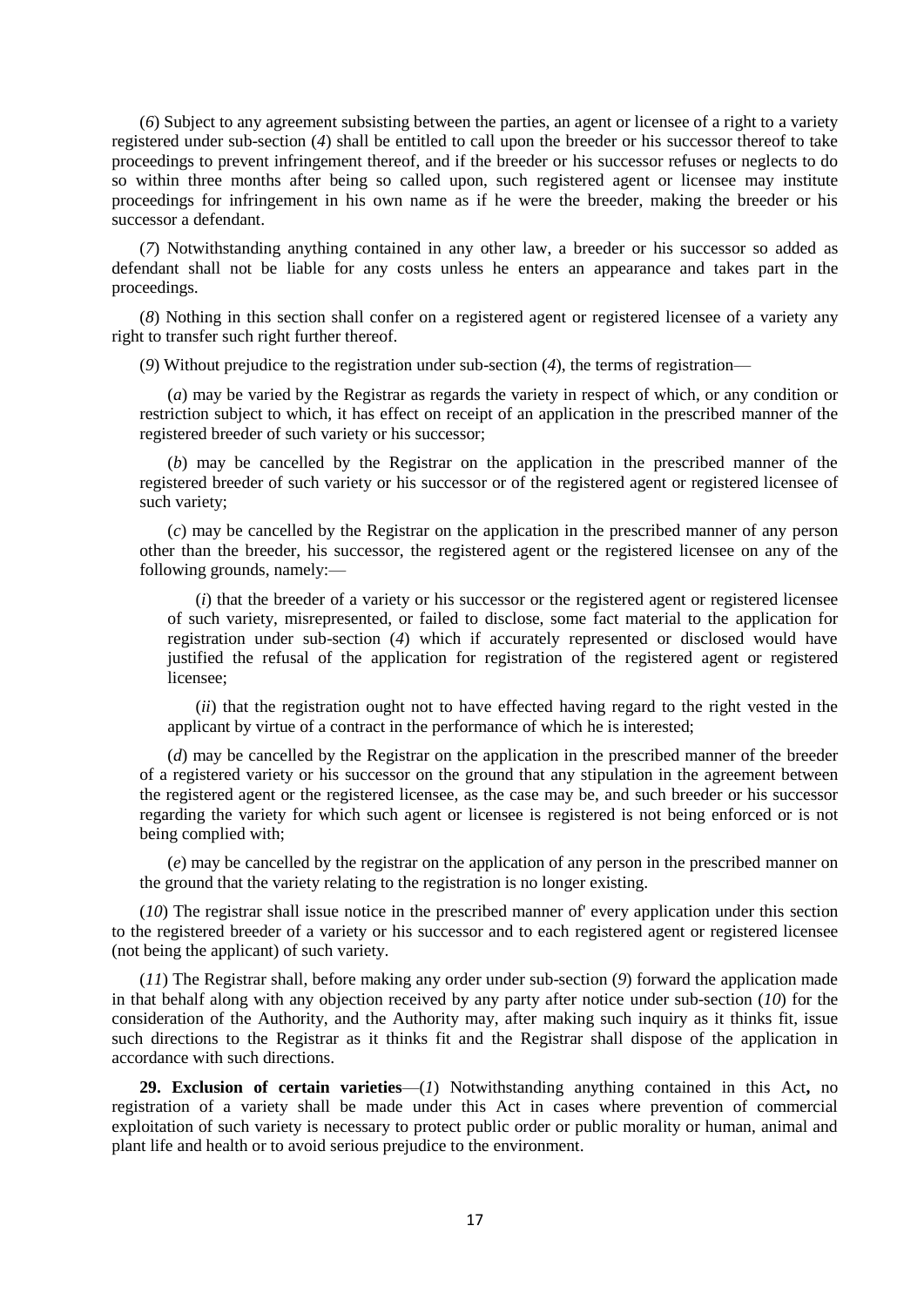(*2*) The Central Government shall, by notification in the Official Gazette, specify the genera or species for the purposes of registration of varieties other than extant varieties and farmers' varieties under this Act.

(*3*) Notwithstanding anything contained under sub-section (*2*) and sub-sections (*1*) and (*2*) of section 15, no variety of any genera or species which involves any technology which is injurious to the life or health of human beings, animals or plants shall be registered under this Act. .

*Explanation.*—For the purposes of this sub-section, the expression "any technology" includes genetic use restriction technology and terminator technology.

(*4*) The Central Government shall not delete any genera or species from the list of genera or species specified in a notification issued under sub-section (*2*) except in the public interest.

(*5*) Any variety belonging to the genera or species excluded under sub-section (*4*) shall not be eligible for any protection under this Act.

**30. Researcher's rights**—Nothing contained in this Act shall prevent—

(*a*) the use of any variety registered under this Act by any person using such variety for conducting experiment or research; or

(*b*) the use of a variety by any person as an initial source of variety for the purpose of creating other varieties:

Provided that the authorisation of the breeder of a registered variety is required where the repeated use of such variety as a parental line is necessary for commercial production of such other newly developed variety.

**31. Special provisions relating to application for registration from citizens of convention countries***.*—(*1*) With a view to the fulfilment of a treaty, convention or arrangement with any country outside India which affords to citizens of India similar privileges as granted to its own citizens, the Central Government may, by notification in the Official Gazette, declare such country to be a convention country for the purposes of this Act.

(*2*) Where a person has made an application for the granting of a breeder's right to a variety or for entering such variety in the official register of varieties in a convention country and that person, or any person entitled to make application on his behalf under section 14 or section 23, makes an application for the registration of such variety in India within twelve months after the date on which the application was made in the convention country, such variety shall, if registered under this Act, be registered as of the date on which the application was made in the convention country and that date shall be deemed for the purposes of this Act to be the date of registration.

(*3*) Where applications have been made for granting of a breeder's right to a variety, or for entering such variety in the official register of varieties in two or more convention countries, the period of twelve months referred to in sub-section (*2*) shall be reckoned from the date on which the earlier or earliest of those applications were made.

(*4*) Nothing in this Act shall entitle the breeder of a registered variety to infringement of rights other than protected under this Act which took place prior to the date of application of registration under this Act.

**32. Provisions as to reciprocity***.*—Where any country declared by the Central Government in this behalf by notification in the Official Gazette under sub-section (*1*) of section 31 does not accord to citizens of India the same rights in respect of the registration and protection of a variety, as it accords to its own nationals, no nationals of such country shall be entitled, either solely or jointly with any other person, to apply for the registration of a variety or be entitled to get a variety registered under this Act**.**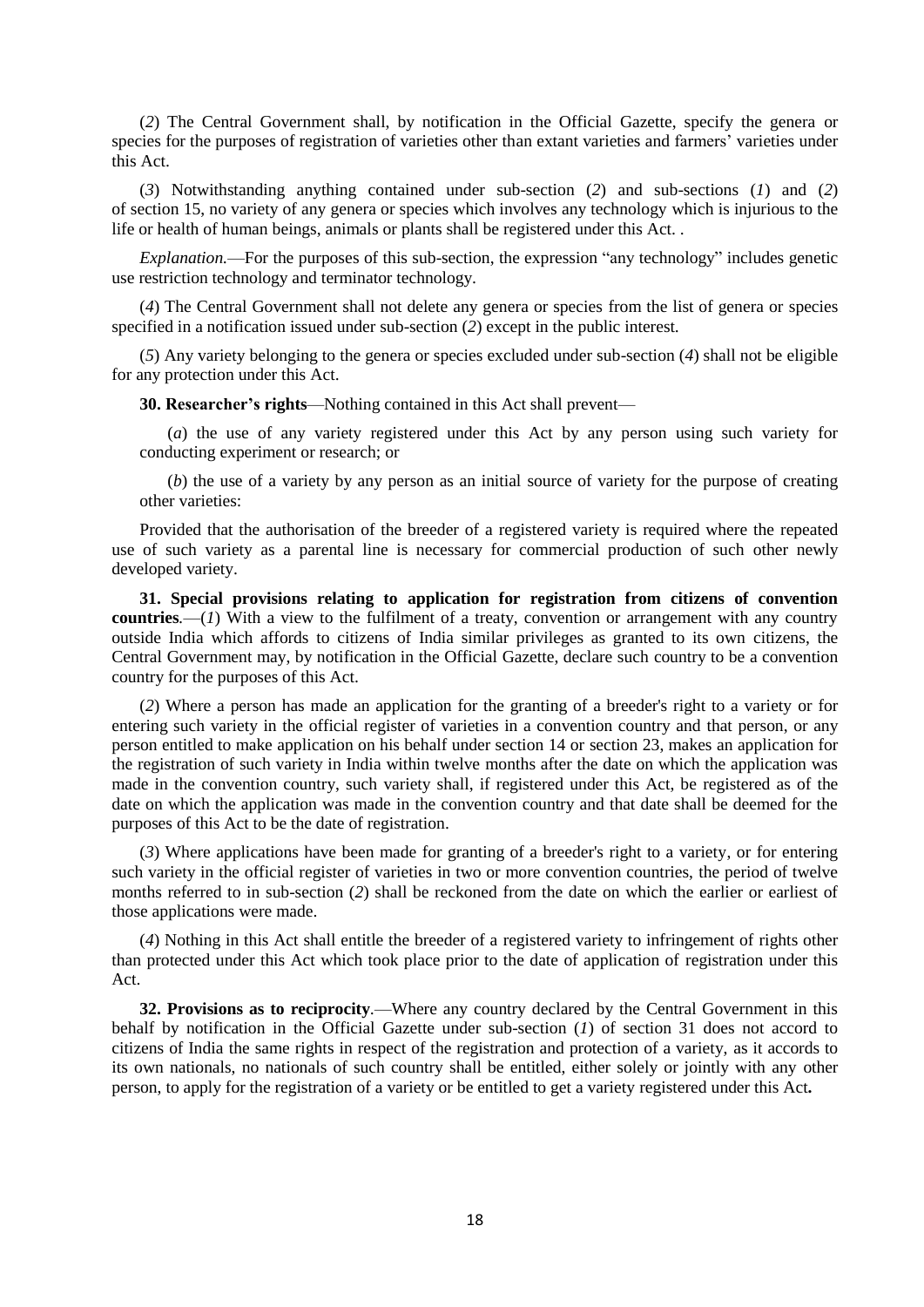#### CHAPTER V

### SURRENDER AND REVOCATION OF CERTIFICATE AND RECTIFICATION AND CORRECTION OF REGISTER

**33. Surrender of certificate of registration.**—(*1*) A breeder of a variety registered under this Act may, at any time by giving notice in the prescribed manner to the Registrar, offer to surrender his certificate of registration.

(*2*) Where such an offer is made, the Registrar shall notify in the prescribed manner every registered agent or registered licensee relating to such certificate.

(*3*) Any of such agent or licensee may, within the prescribed period after such notification, give notice to the Registrar of his opposition to the surrender and where any such notice is given, the Registrar shall intimate the contents of such notice to the breeder of such variety.

(*4*) If the Registrar is satisfied after hearing the applicant and all the opponents, if desirous of being heard, that the certificate of registration may properly be surrendered, he may accept the offer and by order revoke the certificate of registration.

**34. Revocation of protection on certain grounds***.*—Subject to the provisions contained in this Act, the protection granted to a breeder in respect of a variety may, on the application in the prescribed manner of any person interested, be revoked by the Authority on any of the following grounds, namely:—

(*a*) that the grant of the certificate of registration has been based on incorrect information furnished by the applicant;

(*b*) that the certificate of registration has been granted to a person who is not eligible for protection under this Act;

(*c*) that the breeder did not provide the Registrar with such information, documents or material as required for registration under this Act;

(*d*) that the breeder has failed to provide an alternative denomination of the variety which is the subject matter of the registration to the Registrar in case where the earlier denomination of such variety provided to the Registrar is not permissible for registration under this Act;

(*e*) that the breeder did not provide the necessary seeds or propagating material to the person to whom compulsory licence has been issued under section 47 regarding the variety in respect of which registration certificate has been issued to such breeder;

(*f*) that the breeder has not complied with the provisions of this Act or rules or regulations made thereunder;

(*g*) that the breeder has failed to comply with the directions of the Authority issued under this Act;

(*h*) that the grant of the certificate of registration is not in the public interest:

Provided that no such protection shall be revoked unless the breeder is given a reasonable opportunity to file objection and of being heard in the matter.

**35. Payment of annual fees and forfeiture of registration in default thereof***.*—(*1*) The Authority may, with the prior approval of the Central Government, by notification in the Official Gazette, impose a fees to be paid annually, by every breeder of a variety, agent and licensee thereof registered under this Act determined on the basis of benefit or royalty gained by such breeder, agent or licensee, as the case may be, in respect of the variety, for the retention of their registration under this Act.

(*2*) If any breeder, agent or licensee fails to deposit the fees referred to in sub-section (*1*) imposed upon him under that sub-section in the prescribed manner up to two consecutive years, the Authority shall issue notice to such breeder, agent or licensee and on service of such notice if he fails to comply with the direction in the notice, the Authority shall declare all the protection admissible under registration certificate issued to such breeder or agent or licensee forfeited.

(*3*) The arrears of fees imposed under sub-section (*1*) shall be deemed to be arrears of land revenue and shall be recoverable accordingly.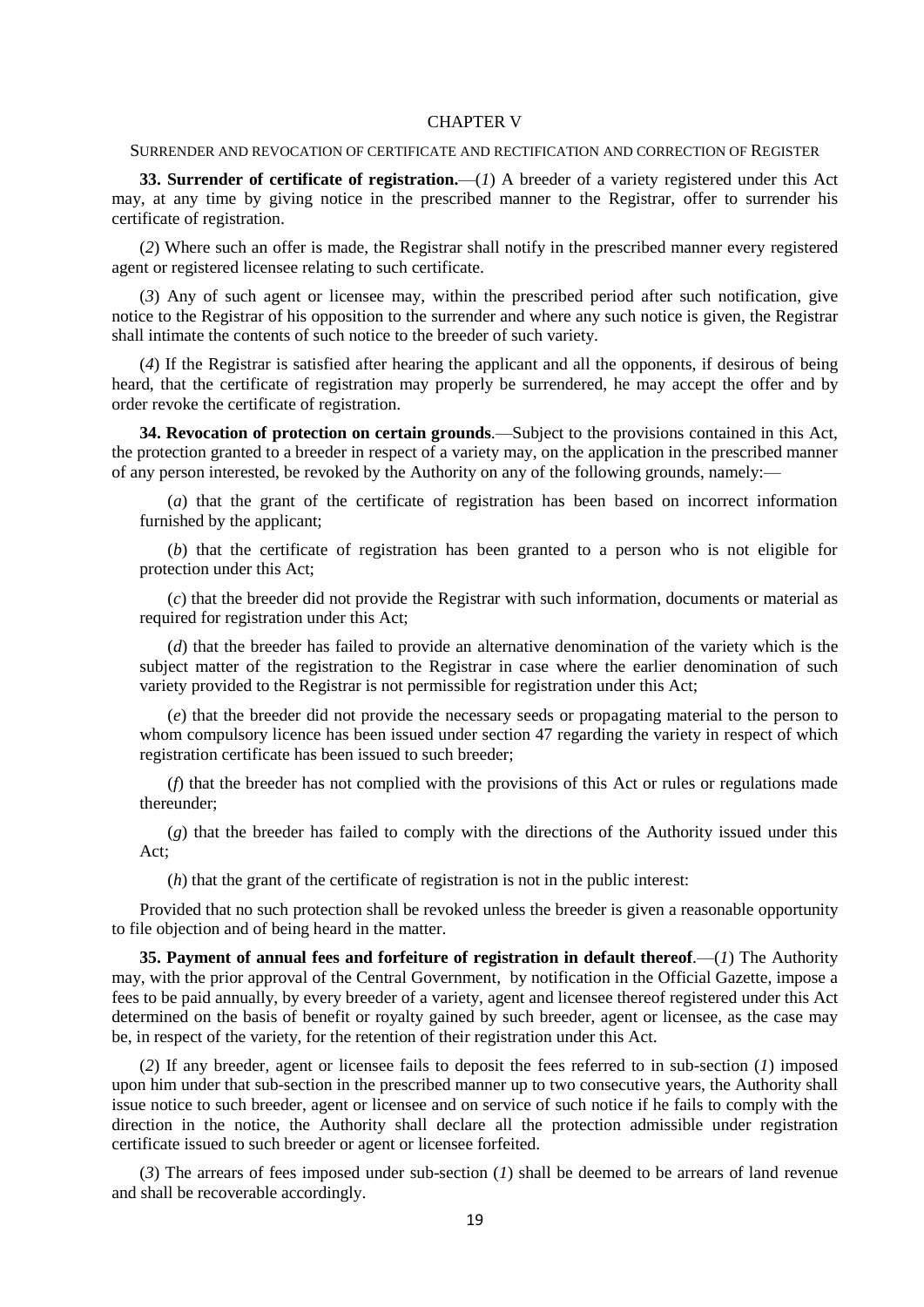**36. Power to cancel or change registration and to rectify the Register**—(*1*) On an application made in the prescribed manner to the Registrar by any person aggrieved, the Registrar may make such order as he may think fit for cancelling or changing any certificate of registration issued under this Act on the ground of any contravention of the provisions of this Act or failure to observe a condition subject to which such registration certificate is issued.

(*2*) Any person aggrieved by the absence or omission from the Register of any entry, or by any entry made in the Register without sufficient cause, or by any entry wrongly remaining on the Register, may apply in the prescribed manner to the Registrar and the Registrar may make such order for making, expunging or varying the entry as he may think fit.

(*3*) The Registrar may, in any proceeding under this section, decide any question that may be necessary or expedient to decide in connection with the rectification of the Register.

(*4*) The Registrar on his own motion may, after giving notice in the prescribed manner to the parties concerned and after giving them an opportunity of being heard, make any order referred to in sub-section (*1*) or sub-section (*2*).

**37. Correction of Register.**—(*1*) The Registrar may, on an application in the prescribed manner by the breeder of a variety registered under this Act,—

(*a*) correct any error in the Register in the name, address or description of such breeder or any other entry relating to such variety;

(*b*) enter in the Register any change in the name, address or description of such breeder;

(*c*) cancel the entry in the Register of the variety in respect of which such application is made; and may make any consequential amendment or alteration in the certificate of registration and for that purpose require the certificate of registration to be produced to him.

(*2*) The Registrar may, on application made in the prescribed Register by a registered agent or a registered licensee of a variety and after notice to the registered breeder of such variety, correct any error, or enter any change, in the name, address or description of such registered agent or registered licensee, as the case may be, in the Register or certificate of registration under this Act.

**38. Alteration of denomination of a registered variety***.*—(*1*) The breeder of a variety registered under this Act may apply in the prescribed manner to the Registrar to delete any part or to add to or alter the denomination of such variety in any manner not substantially affecting the identity thereof, and the Registrar may refuse leave or may grant it on such terms and subject to such limitations as he may think fit to avoid any conflict with the rights of other breeders of the varieties registered under this Act.

(*2*) The Registrar may cause an application under this section to be advertised in the prescribed manner in any case where it appears to him that it is expedient so to do, and where he does so, if within the prescribed time from the date of the advertisement any person gives notice to the Registrar in the prescribed manner of opposition to the application, the Registrar shall, after hearing the parties if so required, decide the matter.

(*3*) Where leave is granted under this section, the denomination of the variety as altered shall be advertised in the prescribed manner, unless the application has already been advertised under sub-section (*2*).

# CHAPTER VI

### FARMERS' RIGHTS

**39. Farmers' rights.**—(*1*) Notwithstanding anything contained in this Act,—

(*i*) a farmer who has bred or developed a new variety shall be entitled for registration and other protection in like manner as a breeder of a variety under this Act;

(*ii*) the farmers' variety shall be entitled for registration if the application contains declarations as specified in clause (*h*) of sub-section (*1*) of section 18;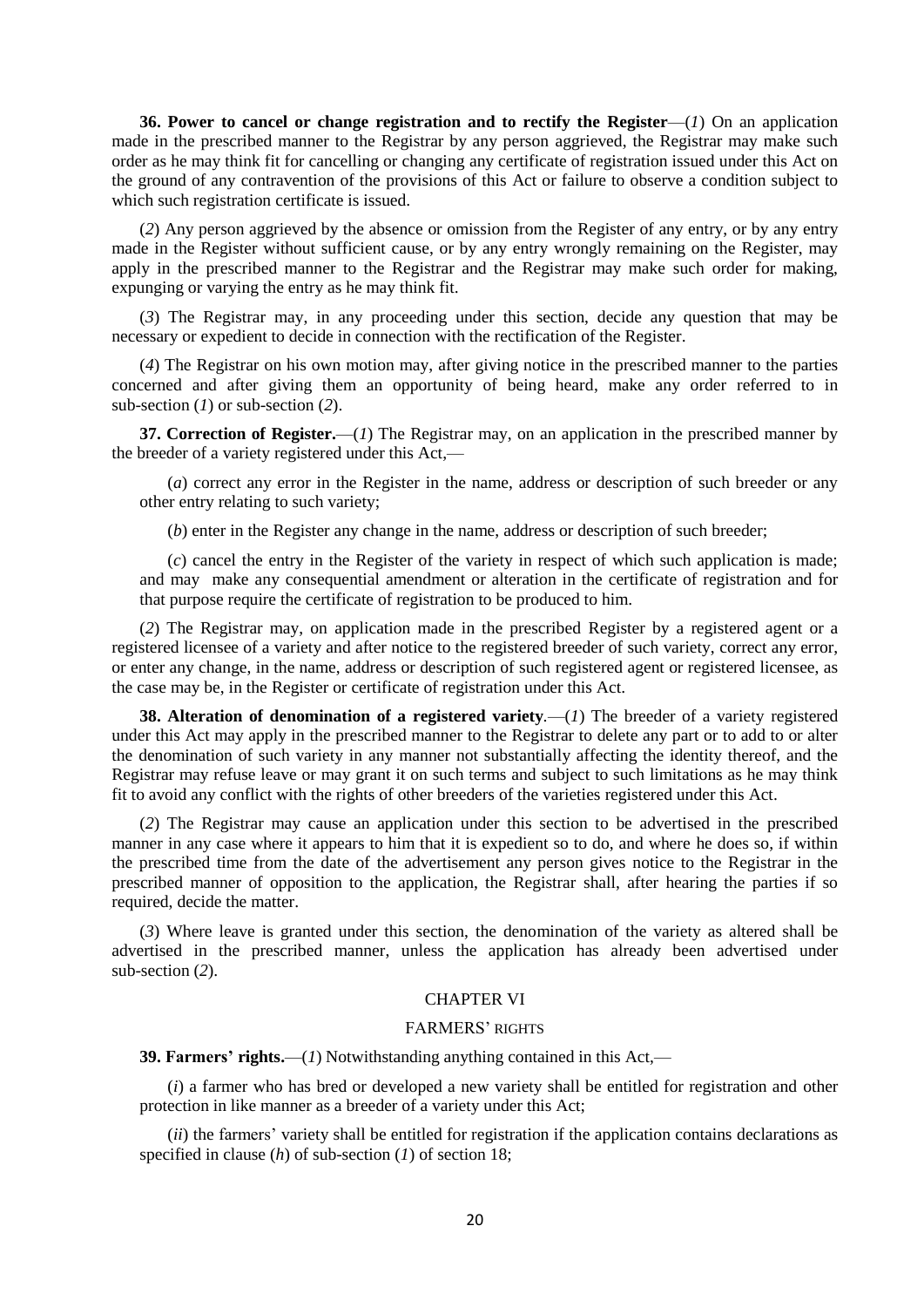(*iii*) a farmer who is engaged in the conservation of genetic resources of land races and wild relatives of economic plants and their improvement through selection and preservation shall be entitled in the prescribed manner for recognition and reward from the Gene Fund:

Provided that material so selected and preserved has been used as donors of genes in varieties registrable under this Act;

(*iv*) a farmer shall be deemed to be entitled to save, use, sow resow, exchange, share or sell his farm produce including seed of a variety protected under this Act in the same manner as he was entitled before the coming into force of this Act:

Provided that the farmer shall not be entitled to sell branded seed of a variety protected under this Act.

*Explanation*.—For the purpose of clause (*iv*), "branded seed" means any seed put in a package or any other container and labelled in a manner indicating that such seed is of a variety protected under this Act.

(*2*) Where any propagating material of a variety registered under this Act has been sold to a farmer or a group of farmers or any organisation of farmers, the breeder of such variety shall disclose to the farmer or the group of farmers or the organisation of farmers, as the case may be, the expected performance under given conditions, and if such propagating material fails to provide such performance under such given conditions, the farmer or the group of farmers or the organisation of farmers, the case may be, may claim compensation in the prescribed manner before the Authority and the Authority, after giving notice to the breeder of the variety and after providing him an opportunity to file opposition in the prescribed manner and after hearing the parties, may direct the breeder of the variety to pay such compensation as it deems fit, to the farmer or the group of farmers or the organisation of farmers, as the case may be.

**40. Certain information to be given in application registration***.*—(*1*) A breeder or other person making application for registration of any variety under Chapter III shall disclose in the application the information regarding the use of genetic material conserved by any tribal or rural families in the breeding or development of such variety.

(*2*) If the breeder or such other person fails to disclose any information under sub-section (*1*), the Registrar may, after being satisfied that the breeder or such person has wilfully and knowingly concealed such information, reject the application for registration.

**41. Rights of communities.**—(*1*) Any person or group of persons (whether actively engaged in farming or not) or any governmental or non-governmental organisation may, on behalf of any village or local community in India, file in any centre notified, with the previous approval of the Central Government, by the Authority, in the Official Gazette, any claim attributable to the contribution of the people of that village or local community, as the case may be, in the evolution of any variety for the purpose of staking a claim on behalf of such village or local community.

(*2*) Where any claim is made under sub-section (*1*), the centre notified under that sub-section may verify the claim made by such person or group of persons or such governmental or non-governmental organisation in such manner as it deems fit, and if it is satisfied that such village or local community has contributed significantly to the evolution of the variety which has been registered under this Act, it shall report its findings to the Authority.

(*3*) When the Authority, on a report under sub-section (*2*) is satisfied, after such inquiry as it may deem fit, that the variety with which the report is related has been registered under the provisions of this Act, it may issue notice in the prescribed manner to the breeder of that variety and after providing opportunity to such breeder to file objection in the prescribed manner and of being heard, it may subject to any limit notified by the Central Government, by order, grant such sum of compensation to be paid to a person or group of persons or governmental or non-governmental organisation which has made claim under sub-section (*1*), as it may deem fit.

(*4*) Any compensation granted under sub-section (*3*) shall be deposited by the breeder of the variety in the Gene Fund.

(*5*) The compensation granted under sub-section (*3*) shall be deemed to be an arrear of land revenue and shall be recoverable by the Authority accordingly.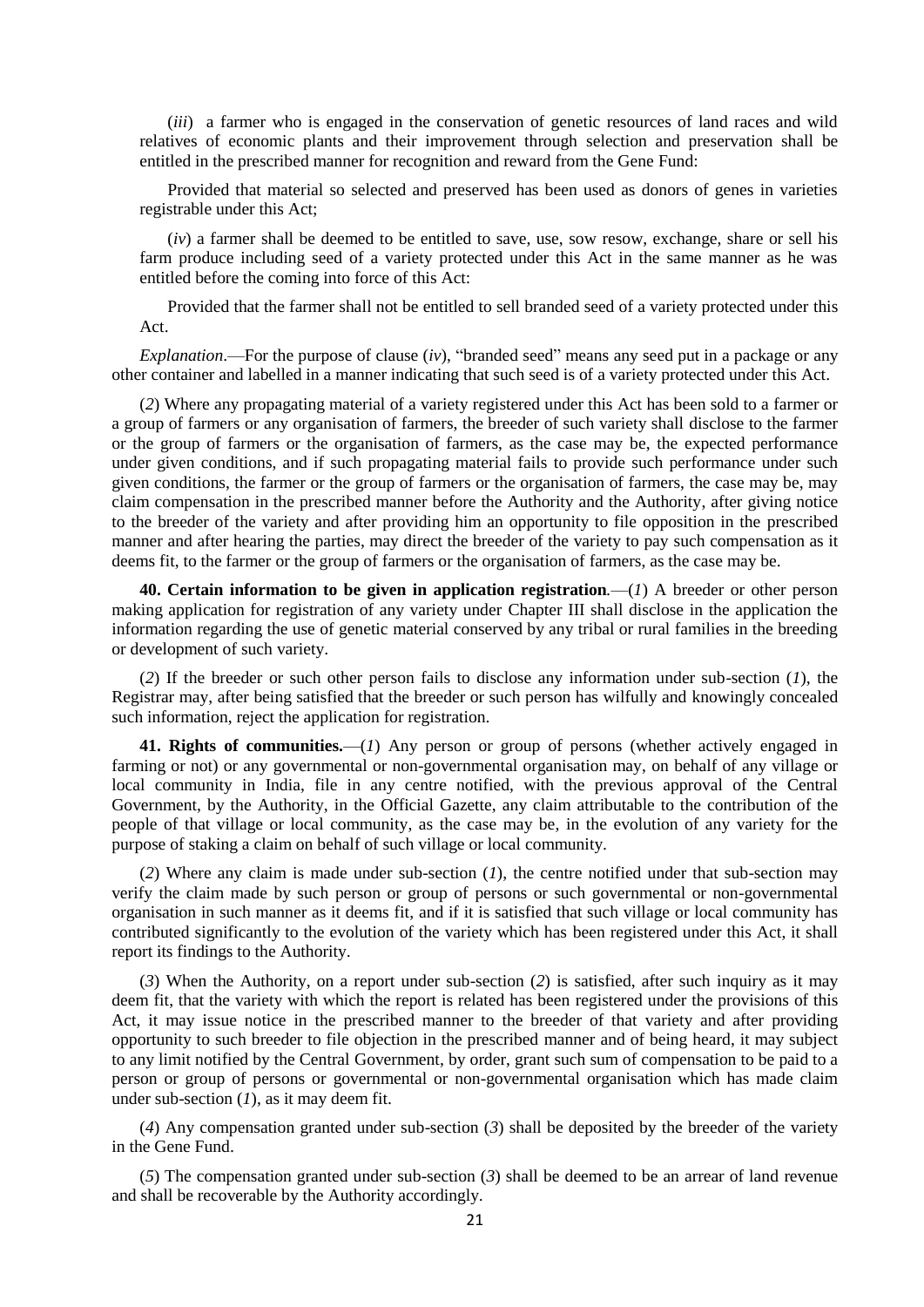**42. Protection of innocent infringement***.*—Notwithstanding anything contained in this Act,—

(*i*) a right established under this Act shall not be deemed to be infringed by a farmer who at the time of such infringement was not aware of the existence of such right; and

(*ii*) a relief which a court may grant in any suit for infringement referred to in section 65 shall not be granted by such court, nor any cognizance of any offence under this Act shall be taken, for such infringement by any court against a farmer who proves, before such court, that at the time of the infringement he was not aware of the existence of the right so infringed.

**43. Authorisation of farmers' variety***.*—Notwithstanding anything contained in sub-section (*6*) of section 23 and section 28, where an essentially derived variety is derived from a farmers' variety, the authorisation under sub-section (*2*) of section 28 shall not be given by the breeder of such farmers' variety except with the consent of the farmers or group of farmers or community of farmers who have made contribution in the preservation or development of such variety.

**44. Exemption from fees***.*—A farmer or group of farmers or village community shall not be liable to pay any fees in any proceeding before the Authority or Registrar or the Tribunal or the High Court under this Act or the rules made thereunder.

*Explanation*.—For the purposes of this section, "fees in any proceeding" includes any fees payable for inspection of any document or for obtaining a copy of any decision or order or document under this Act or the rules made thereunder.

**45. Gene Fund.—(***1*) The Central Government shall constitute a Fund to be called the National Gene Fund and there shall be credited thereto—

(*a*) the benefit sharing received in the prescribed manner from the breeder of a variety or an essentially derived variety registered under this Act, or propagating material of such variety or essentially derived variety, as the case may be;

(*b*) the annual fees payable to the Authority by way of royalty under sub-section (*1*) of section 35;

(*c*) the compensation deposited in the Gene Fund under sub-section (*4*) of section 41;

(*d*) the contribution from any national and international organisation and other sources.

(*2*) The Gene Fund shall, in the prescribed manner, be applied for meeting—

(*a*) any amount to be paid by way of benefit sharing under sub-section (*5*) of section 26;

(*b*) the compensation payable under sub-section (*3*) of section 41;

(*c*) the expenditure for supporting the conservation and sustainable use of genetic resources including *in-situ* and *ex-situ* collections and for strengthening the capability of the Panchayat in carrying out such conservation and sustainable use;

(*d*) the expenditures of the schemes relating to benefit sharing framed under section 46.

**46. Framing of schemes, etc***.*—(*1*) The Central Government shall, for the purposes of section 41 and clause (*d*) of sub-section (*2*) of section 45, frame, by notification in the Official Gazette, one or more schemes.

(*2*) In particular, and without prejudice to the generality of the provisions of sub-section (*1*), the scheme may provide for all or any of the following matters, namely:—

(*a*) the registration of the claims for the purposes of section 41 under the scheme and all matters connected with such registration;

(*b*) the processing of such claims for securing their enforcement and matters connected therewith;

(*c*) the maintenance of records and Registers in respect of such claims;

(*d*) the utilisation, by way of disbursal (including apportionment) or otherwise, of any amounts received in satisfaction of such claims;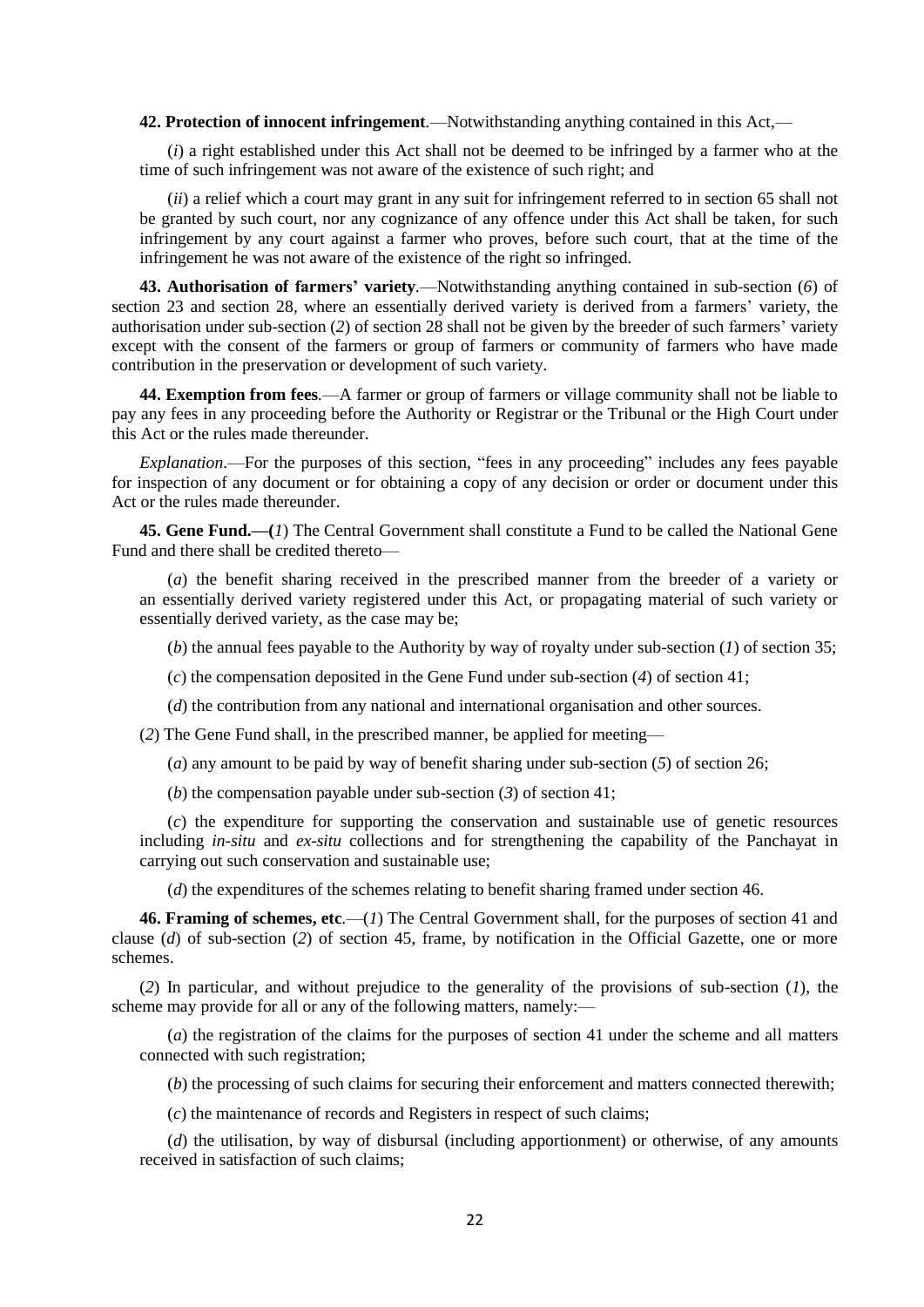(*e*) the procedure for disbursal or apportionment by the Authority in the event of dispute regarding such claims;

(*f*) the utilisation of benefit sharing for the purposes relating to breeding, discovery or development of varieties;

(*g*) the maintenance and audit of accounts with respect to the amounts referred to in clause (*d*).

# CHAPTER VII

### COMPULSORY LICENCE

**47. Power of Authority to make order for compulsory licence in certain circumstances***.*—(*1*) At any time, after the expiry of three years from the date of issue of a certificate of registration of a variety, any person interested may make an application to the Authority alleging that the reasonable requirements of the public for seed or other propagating material of the variety have not been satisfied or that the seed or other propagating material of the variety is not available to the public at a reasonable price and pray for the grant of a compulsory licence to undertake production, distribution and sale of the seed or other propagating material of that variety.

(*2*) Every application under sub-section (*1*) shall contain a statement of the nature of the applicant's interest together with such particulars as may be prescribed and the facts upon which the application is based.

(*3*) The Authority, after consultation with Central Government, and if satisfied after giving an opportunity to the breeder of such variety, to file opposition and after hearing the parties, on the issue that the reasonable requirements of the public with respect to the variety have not been satisfied or that the seed or other propagating material of the variety is not available to the public at a reasonable price, may order such breeder to grant a licence to the applicant upon such terms and conditions as it may deem fit and send a copy of such order to the Registrar to register the title of such applicant as licensee under sub-section (*4*) of section 28 on payment of such fees by the applicant as is referred to in that sub-section.

**48. When requirement of public deemed to have not been satisfied.**—In determining the question as to whether the reasonable requirements of the public for seeds of a variety or its propagating material as referred to in sub-section (*1*) or sub-section (*3*) of section 47, the Authority shall take into account—

(*i*) the nature of the variety, the time which has elapsed since the grant of the certificate of registration of the variety, price of the seed of the variety and the measures taken by the breeder or any registered licensee of the variety to meet the requirement of the public; and

(*ii*) the capacity, ability and technical competence of the applicant to produce and market the variety to meet the requirement of the public.

**49. Adjournment of application for grant of compulsory licence***.*—(*1*) If the breeder of a variety registered under this Act in respect of which any application has been pending before the Authority under section 47 makes a written request to the Authority on the ground that due to any reasonable factor, such breeder has been unable to produce seed or other propagating material of the variety on a commercial scale to an adequate extent till the date of making such request, the Authority may, on being satisfied that the said ground is reasonable, adjourn the hearing of such application for such period not exceeding twelve months in aggregate as it may consider sufficient for optimum production of the seed or propagating material of such variety, as the case may be, by such breeder.

(*2*) No adjournment of the application under sub-section (*1*) shall be granted unless the Authority is satisfied that the breeder of the variety registered under this Act in respect of which such application is made, has taken immediate measures to meet the reasonable requirements of the public for the seed or other propagating material of such variety.

**50. Duration of compulsory licence***.*—The Authority shall determine the duration of the compulsory licences granted under this Chapter and such duration may vary from case to case keeping in view the gestation periods and other relevant factors but in any case it shall not exceed the total remaining period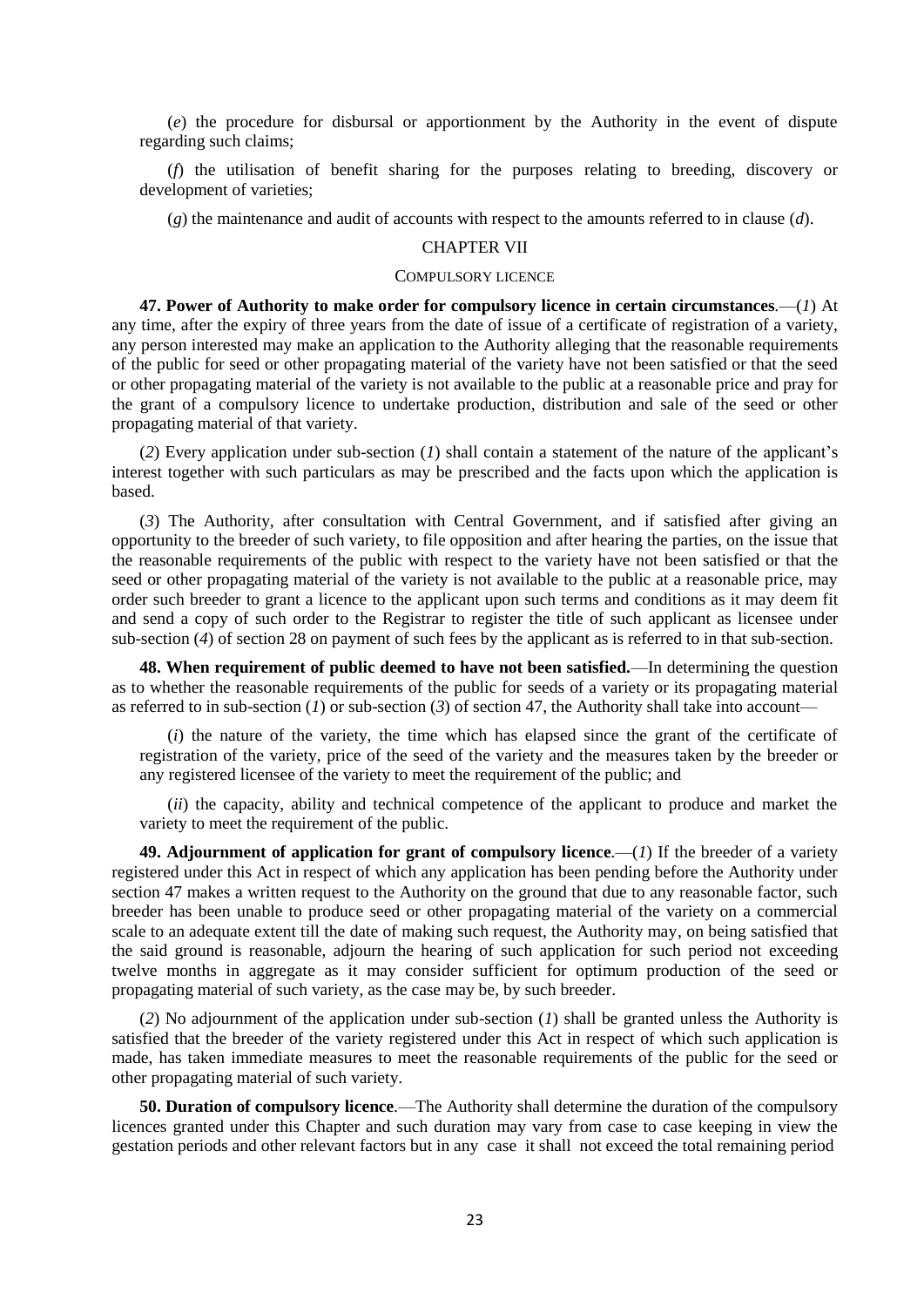of the protection of that variety and when a compulsory licence is granted the prescribed authority shall, in the prescribed manner make available to the licensee of such compulsory licence, the reproductive material of the variety relating to such compulsory licence stored in the National Gene Bank or any other centre.

**51.** Authority to settle terms and conditions of licence.—(1) The Authority shall, while determining the terms and conditions of a compulsory licence under the provisions of this Chapter, endeavour to secure—

(*i*) reasonable compensation to the breeder of the variety relating to the compulsory licence having regard to the nature of the variety, the expenditure incurred by such breeder in breeding the variety or for developing it, and other relevant factors;

(*ii*) that the compulsory licensee of such variety possesses the adequate means to provide to the farmers, the seeds or its other propagating material of such variety timely and at reasonable market price.

(*2*) No compulsory licence granted by the Authority shall authorise the licensee to import the variety relating to such licence or any seed or other propagating material of such variety from abroad where such import would constitute an infringement of the rights of the breeder of such variety.

**52. Revocation of compulsory licence.**—(*1*) The Authority, may on its own motion or on application from an aggrieved person made to it in the prescribed form, if it is satisfied that a compulsory licensee registered under this Chapter has violated any terms or conditions of his licence or it is not appropriate to continue further such licence in public interest, it may after giving such licensee an opportunity to file opposition and of being heard make order to revoke such licence.

(*2*) When a licence is revoked under sub-section (*1*) by an order of the Authority, the Authority shall send a copy of such order to the Registrar to rectify the entry or correct the Register relating to such revocation and the Registrar shall rectify the entry or correct the Register accordingly.

**53. Modification of compulsory licence***.*—The Authority may, on its own motion or on application from licensee of a compulsory licence, after providing the opportunity of being heard to the breeder of the variety registered under this Act relating to such compulsory licence, if it considers, in public interest, so to do, modify, by order, such terms and conditions as it thinks fit and send a copy of such order to the Registrar to correct the entries and Register according to such modification and the Registrar shall ensure such corrections to be made accordingly.

## CHAPTER VIII

## PLANT VARIETIES PROTECTION APPELLATE TRIBUNAL

**54. Tribunal.**—The Central Government may, by notification in the Official Gazette, establish a Tribunal to be known as the Plant Varieties Protection Appellate Tribunal to exercise the jurisdiction, powers and authority conferred on it by or under this Act.

**55. Composition of Tribunal**.—(*1*) The Tribunal shall consist of a Chairman and such number of Judicial Members and Technical Members as the Central Government may deem fit to appoint.

(*2*) A Judicial Member shall be a person who has for at least ten years held a judicial office in the territory of India or who has been a member of the Indian Legal Service and has held a post in Grade-II of that Service or any equivalent or higher post for at least three years or who has been an advocate for at least twelve years.

*Explanation*.—For the purposes of this sub-section,—

(*i*) in computing the period during which a person has held judicial office in the territory of India, there shall be included any period, after he has held any judicial office, during which the person has been an advocate or has held the office of a member of a tribunal or any post, under the Union or a State, requiring special knowledge of law;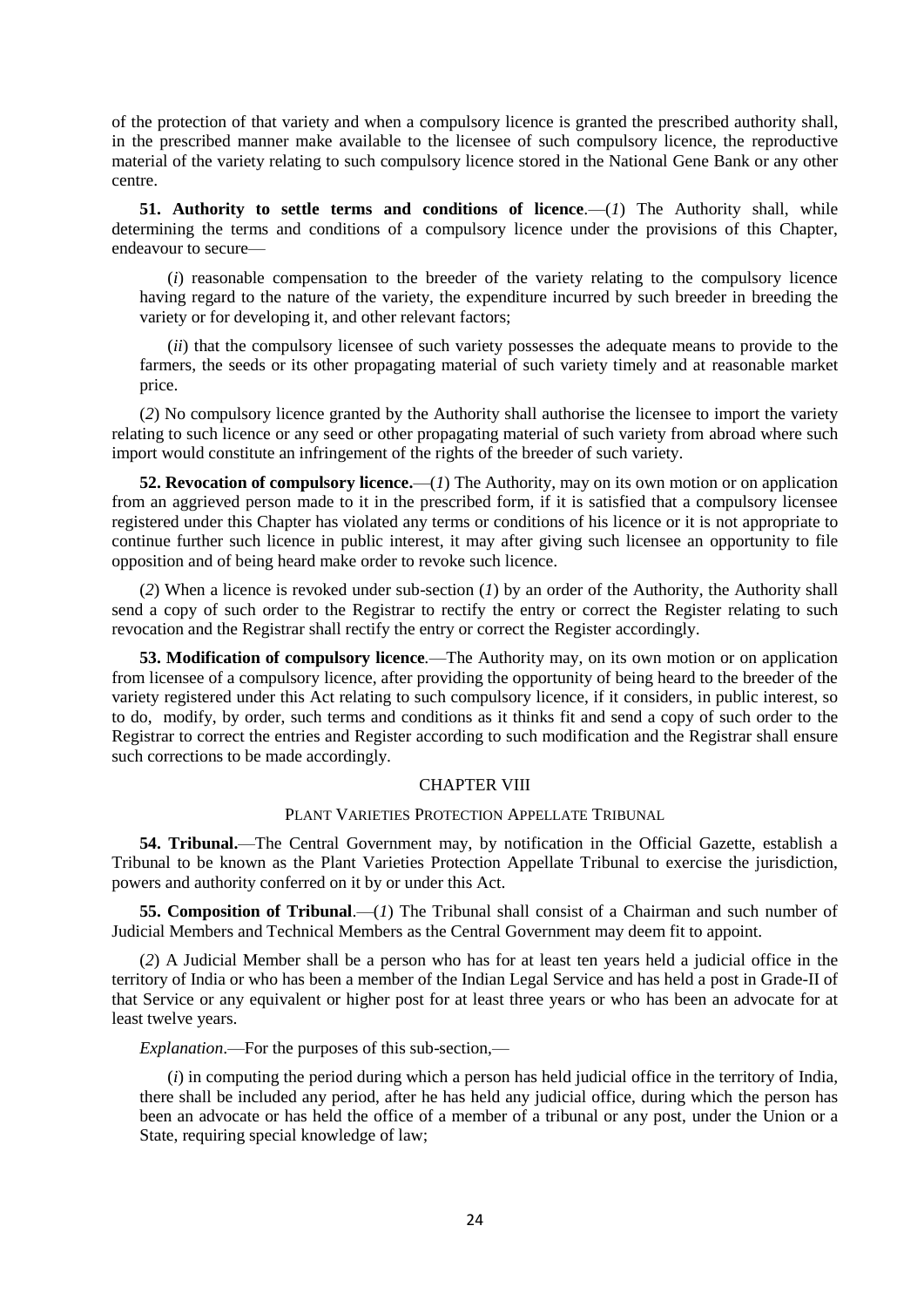(*ii*) in computing the period during which a person has been an advocate, there shall be included any period during which the person has held judicial office or the office of a member of a tribunal or any post, under the Union or a State, requiring special knowledge of law after he became an advocate.

(*3*) A Technical Member shall be a person who is an eminent agricultural scientist in the field of plant breeding and genetics and possesses an experience of at least twenty years to deal with plant variety or seed development activity, or who has held the post in the Central Government or a State Government dealing with plant variety or seed development equivalent to the Joint Secretary to the Government of India for at least three years and possesses the special knowledge in the field of plant breeding and genetics.

(*4*) The Central Government shall appoint a Judicial Member of the Tribunal to be the Chairman thereof.

(*5*) The Central Government may appoint one of the Members of the Tribunal to be the senior Member thereof.

(*6*) The senior Member or a Member shall exercise such of the powers and perform such of the functions of the Chairman as may be delegated to him by the Chairman by a general or special order in writing.

**56. Appeals to Tribunal***.*—(*1*) An appeal shall be preferred to the Tribunal within the prescribed period from any—

(*a*) order or decision of the Authority or Registrar, relating to registration of a variety; or

(*b*) order or decision of the Registrar relating to registration as an agent or a licensee of a variety; or

(*c*) order or decision of the Authority relating to claim for benefit sharing; or

(*d*) order or decision of the Authority regarding revocation of compulsory licence or modification of compulsory licence; or

(*e*) order or decision of the Authority regarding payment of compensation, made under this Act or rules made thereunder.

(*2*) Every such appeal shall be preferred by a petition in writing and shall be in such form and shall contain such particulars as may be prescribed.

(*3*) The Tribunal in disposing of an appeal under this section shall have the power to make any order which the Authority or the Registrar could make under this Act.

**57. Orders of Tribunal***.*—(*1*) The Tribunal may, after giving both the parties to the appeal an opportunity of being heard, pass such orders thereon as it thinks fit.

(*2*) The Tribunal may, at any time within thirty days from the date of the order, with a view to rectifying the mistake apparent from the record, amend any order passed by it under sub-section (*1*), and make such amendment if the mistake is brought to its notice by the appellant or the opposite party.

(*3*) In every appeal, the Tribunal may, where it is possible, hear and decide such appeal within a period of one year from the date of filing of the appeal.

(*4*) The Tribunal shall send a copy of any order passed under this section to the Registrar.

(*5*) The orders of the Tribunal under this Act shall be executable as a decree of a civil court.

**58. Procedure of Tribunal***.*—(*1*) The powers and functions of the Tribunal may be exercised and discharged by Benches constituted by the Chairman of the Tribunal from among the Members thereof.

(*2*) A Bench shall consist of one Judicial Member and one Technical Member.

(*3*) If the Members of a Bench differ in opinion on any point, they shall state the point or points on which they differ, and the case shall be referred to the Chairman for hearing on such point or points by one or more of the other Members and such point or points shall be decided according to the opinion of the majority of the Members who have heard the case, including those who first heard it.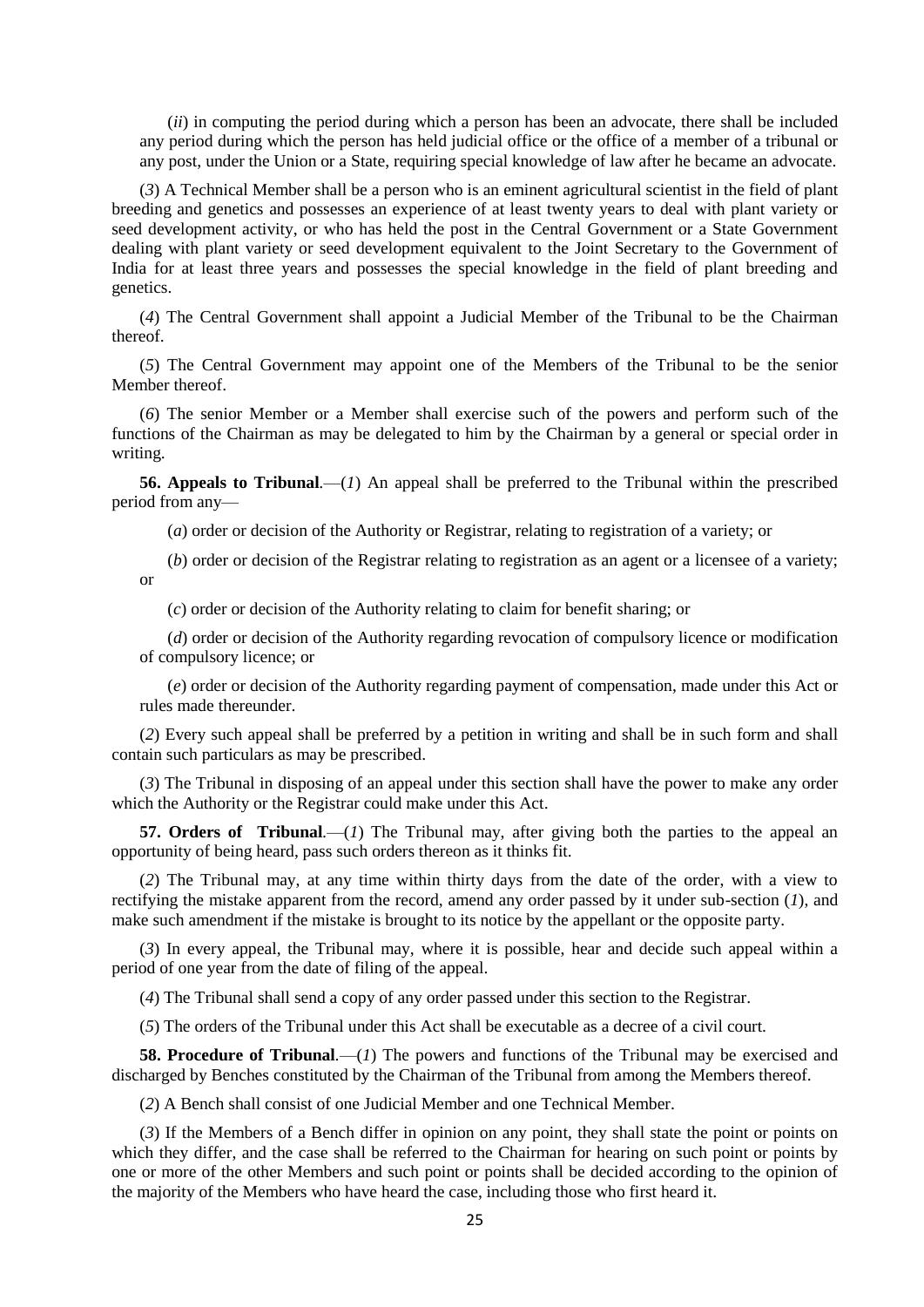(*4*) Subject to the provisions of this Act, the Tribunal shall have power to regulate its own procedure and the procedure of Benches thereof in all matters arising out of the exercise of its powers or the discharge of its functions, including the places at which the Benches shall holding their sittings.

(*5*) The Tribunal shall, for the purpose of discharging its functions, have all the powers which are vested in the Registrar under section 11, and any proceeding before the Tribunal shall be deemed to be a judicial proceeding within the measuring of sections 193 and 228 and for the purposes of section 196 of the Indian Penal Code (45 of 1860), and the Tribunal shall be deemed to be a civil court for all the purposes of section 195 and Chapter XXVI of the Code of Criminal Procedure, 1973 (2 of 1974).

(6) Notwithstanding anything contained in any other provisions of this Act or in any other law for the time being in force, no interim order (whether by way of injunction or stay or any other manner) shall be made on, or in, any proceedings relating to an appeal unless-

(*a*) copies of such appeal and of all documents in support of the plea for such interim order are furnished to the party against whom such appeal is made or proposed to be made; and

(*b*) opportunity is given to such party to be heard in the matter.

**59. Transitional provision***.*—Notwithstanding anything contained in this Act, till the establishment of the Tribunal under section 54, the Intellectual Property Appellate Board established under section 83 of the Trade Marks Act, 1999 (47 of 1999) shall exercise the jurisdiction, powers and authority conferred on the Tribunal under this Act subject to the modification that in any Bench of such Intellectual Property Appellate Board constituted for the purposes of this section, for the Technical Member referred to in sub-section (*2*) of section 84 of the Trade Marks Act, the Technical Member shall be appointed under this Act and he shall be deemed to be the Technical Member for constituting the Bench under the said sub-section (*2*) of section 84 for the purposes of this Act.

### CHAPTER IX

## FINANCE, ACCOUNTS AND AUDIT

**60. Grants by Central Government.**—The Central government may, after due appropriation made by Parliament by law in this behalf, make to the Authority grants and loans of such sums of money as the Central Government may think fit for being utilised for the purposes of this Act.

**61. Authority Fund***.*—(*1*) There shall be constituted a fund to be called the Protection of Plant Varieties Authority Account and there shall be credited thereto—

(*a*) all grants and loans made to the Authority by the Central Government under section 60;

(*b*) all fees received by the Authority and the Registrars except the annual fees determined on the basis of benefit or royalty under sub-section (*1*) of section 35;

(*c*) all sums received by the Authority from such other sources as may be decided upon by the Central Government.

(*2*) The Protection of Plant Varieties Authority Account shall be applied for meeting—

(*a*) the salaries, allowances and other remuneration of the Chairperson, officers and other employees of the Authority and allowances, if any, payable to the members;

(*b*) the other expenses of the Authority in connection with the discharge of its functions and for purposes of this Act.

**62**. **Budget, accounts and audit.—**(*1*) The Authority shall prepare a budget, maintain proper accounts and other relevant records (including the accounts and other relevant records of the Gene Fund) and prepare an annual statement of accounts in such form as may be prescribed by the Central Government in consultation with the Comptroller and Auditor-General of India.

(*2*) The accounts of the Authority shall be audited by the Comptroller and Auditor-General of India at such intervals as may be specified by him and any expenditure incurred in connection with such audit shall be payable by the Authority to the Comptroller and Auditor-General of India.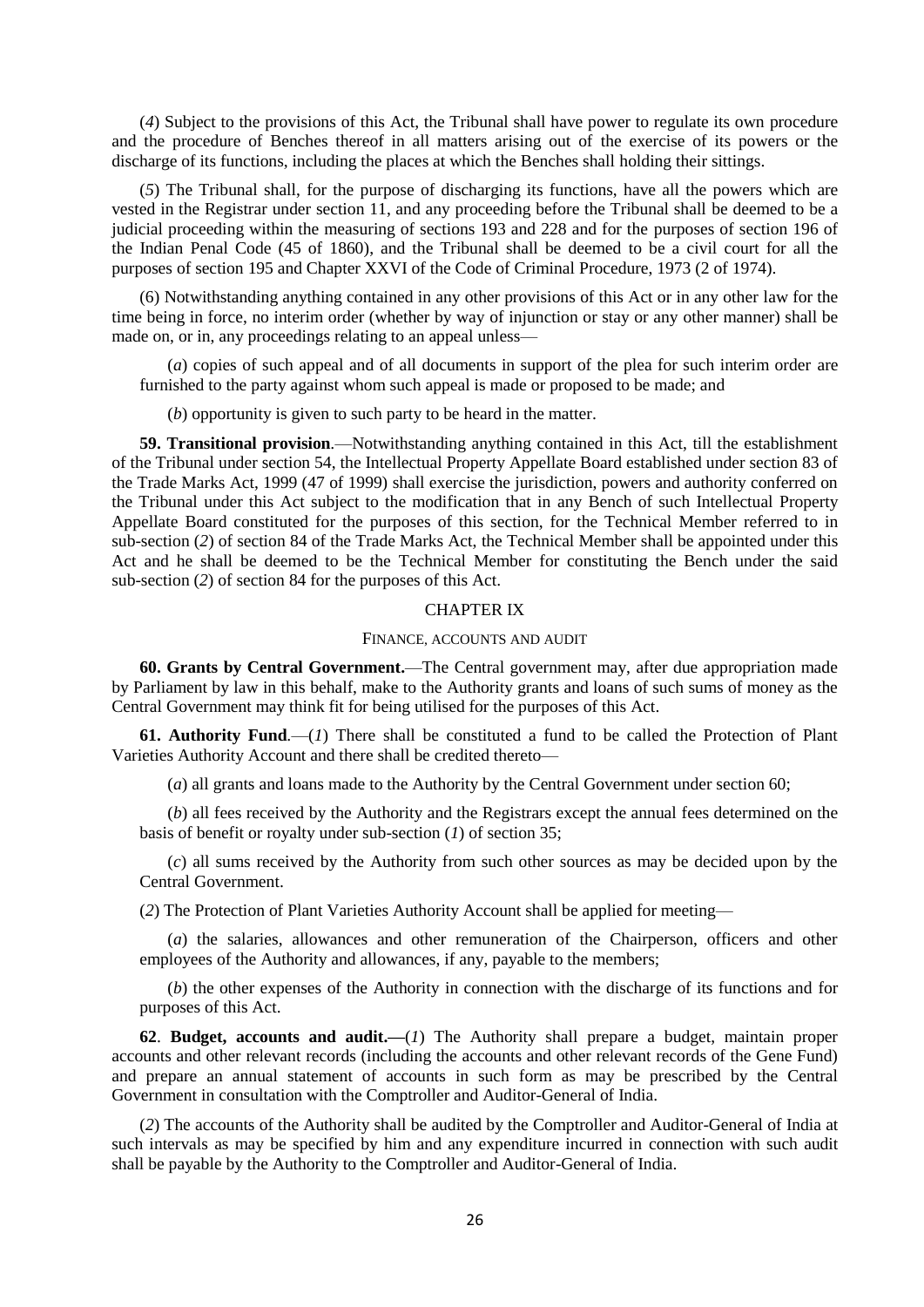(*3*) The Comptroller and Auditor-General of India and any other person appointed by him in connection with the audit of the accounts of the Authority shall have the same right and privileges and authority in connection with such audit as the Comptroller and Auditor-General of India generally has in connection with the audit of the Government accounts and, in particular, shall have the right to demand the production of books, accounts, connected vouchers and other documents and papers and to inspect any of the offices of the Authority.

(*4*) The accounts of the Authority as certified by the Comptroller and Auditor-General of India or any other person appointed by him in his behalf together with the audit report thereon shall be forwarded annually to the Central Government and that Government shall cause the same to be laid before each House of Parliament.

**63. Financial and administrative powers of the Chairperson***.*—The Chairperson shall exercise such financial and administrative powers over the functions of the Authority as may be prescribed:

Provided that the Chairperson shall have the authority to delegate such of his financial and administrative powers as he may think fit to a member or any other officer of the Authority subject to the condition that the member or such officer shall, while exercising such delegated powers, continue to be under the direction, control and supervision of the Chairperson.

### CHAPTER X

### INFRINGEMENT, OFFENCES, PENALATIES AND PROCEDURE

#### *Infringement*

**64. Infringement***.*—Subject to the provisions of this Act, a right established under this Act is infringed by a person—

(*a*) who, not being the breeder of a variety registered under this Act or a registered agent or registered licensee of that variety, sells, exports, imports or produces such variety without the permission of its breeder or within the scope of a registered licence or registered agency without permission of the registered licensee or registered agent, as the case may be;

(*b*) who uses, sells, exports, imports or produces any other variety giving such variety, the denomination identical with or deceptively similar to the denomination of a variety registered under this Act in such manner as to cause confusion in the mind or general people in identifying such variety so registered.

### **65. Suit for infringement, etc.**—(1) No suit—

(*a*) for the infringement of a variety registered under this Act; or

(*b*) relating to any right in a variety registered under this Act,

shall be instituted in any court inferior to a District Court having jurisdiction to try the suit.

(*2*) For the purposes of clauses (*a*) and (*b*) of sub-section (*1*), "District court having jurisdiction" shall mean the District Court within the local limit of whose jurisdiction the cause of action arises.

**66. Relief in suits for infringement.***—*(*1*) The relief which a court may grant in any suit for infringement referred to in section 65 includes an injunction and at the option of the plaintiff, either damages or a share of the profits.

(*2*) The order of injunction under sub-section (*1*) may include an *ex parte* injunction or any interlocutory order for any of the following matters, namely:—

(*a*) discovery of documents;

(*b*) preserving of infringing variety or documents or other evidence which are related to the subject-matter of the suit;

(*c*) attachment of such property of the defendant which the court deems necessary to recover damages, costs or other pecuniary remedies which may be finally awarded to the plaintiff.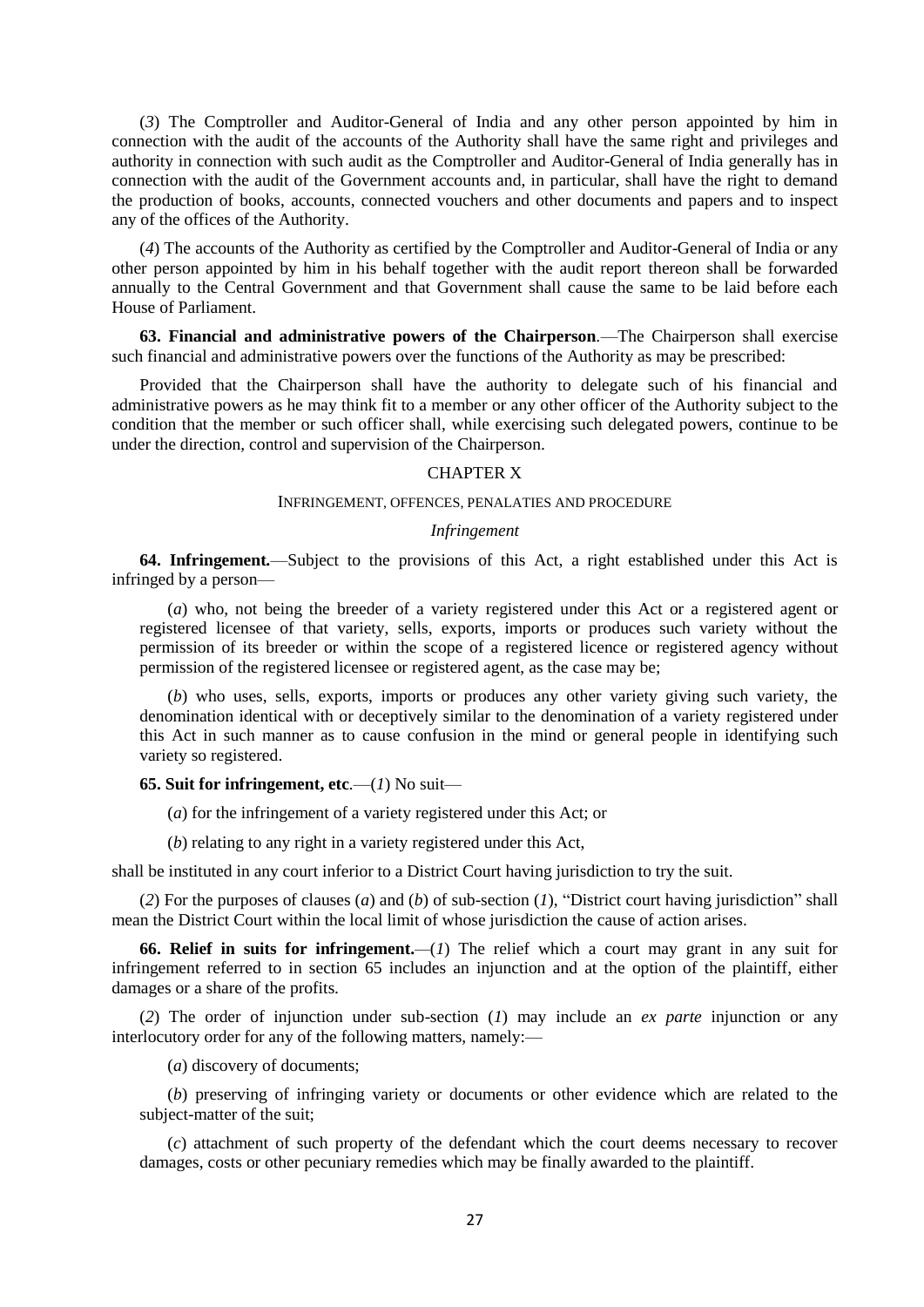**67. Opinion of scientific adviser***.*—(*1*) When the court has to form an opinion upon any question of fact or a scientific issue, such court may appoint an independent scientific adviser to suggest it or to inquire and report upon the matter to enable it to from the desired opinion.

(*2*) The scientific adviser may be paid such remuneration or expenses as the court may fix.

## *Offences, penalties and procedure*

**68. Prohibition to apply the denomination of a registered variety***.*—(*1*) No person other than the breeder of a variety registered under this Act or a registered licensee or registered agent thereof shall use the denomination of that variety in the manner as may be prescribed.

(*2*) A person shall be deemed to apply the denomination of a variety registered under this Act who—

(*a*) applies it to the variety itself; or

(*b*) applies it to any package in or with which the variety is sold, or exposed for sale, or had in possession such package for sale or for any purpose of trade or production; or

(*c*) places, encloses or annexes the variety which is sold, or exposed for sale, or had in possession for sale or for any purpose of trade or production, in or with any package or other thing to which the denomination of such variety registered under this Act has been applied; or

(*d*) uses the denomination of such variety registered under this Act in any manner reasonably likely to lead to the belief that the variety or its propagating material in connection with which it is used is designated or described by that denomination; or

(*e*) in relation to the variety uses such denomination in any advertisement, invoice, catalogue, business letter, business paper, price list or other commercial document and such variety is delivered to a person in pursuance of a request or order made by reference to the denomination as so used.

(*3*) A denomination shall be deemed to be applied to a variety whether it is woven in, impressed on, or otherwise worked into, or annexed or affixed to, such variety or to any package or other thing.

**69. Meaning of falsely applying denomination of a registered variety.**—(*1*) A person shall be deemed to falsely apply the denomination of a variety registered under this Act who, without the assent of the breeder of such variety,—

(*a*) applies such denomination or a deceptively similar denomination to any variety or any package containing such variety;

(*b*) uses any package bearing a denomination which is identical with or deceptively similar to the denomination of such variety registered under this Act, for the purpose of packing, filling or wrapping therein any variety other than such variety registered under this Act.

(*2*) Any denomination of a variety registered under this Act falsely applied as mentioned in sub-section (*1*), is in this Act referred to as false denomination.

(*3*) In any prosecution for falsely applying a denomination of a variety registered under this Act the burden of proving the assent of the breeder of such variety shall lie on the accused.

**70. Penalty for applying false denomination, etc.—**(*1*) Any person who—

(*a*) applies any false denomination to a variety; or

(*b*) indicates the false name of a country or place or false name and address of the breeder of a variety registered under this Act in the course of trading such variety,

shall unless he proves that he acted, without intend to defraud, be punishable with imprisonment for a term which shall not be less than three months but which may extend to two years, or with fine which shall not be less than fifty thousand rupees but which may extend to five lakh rupees, or with both.

**71. Penalty for selling varieties to which false denomination is applied, etc.—Any person who** sells, or exposes for sale, or has in his possession for sale or for any purpose of trade or production or any variety to which any false denomination is applied or to which an indication of the country or place in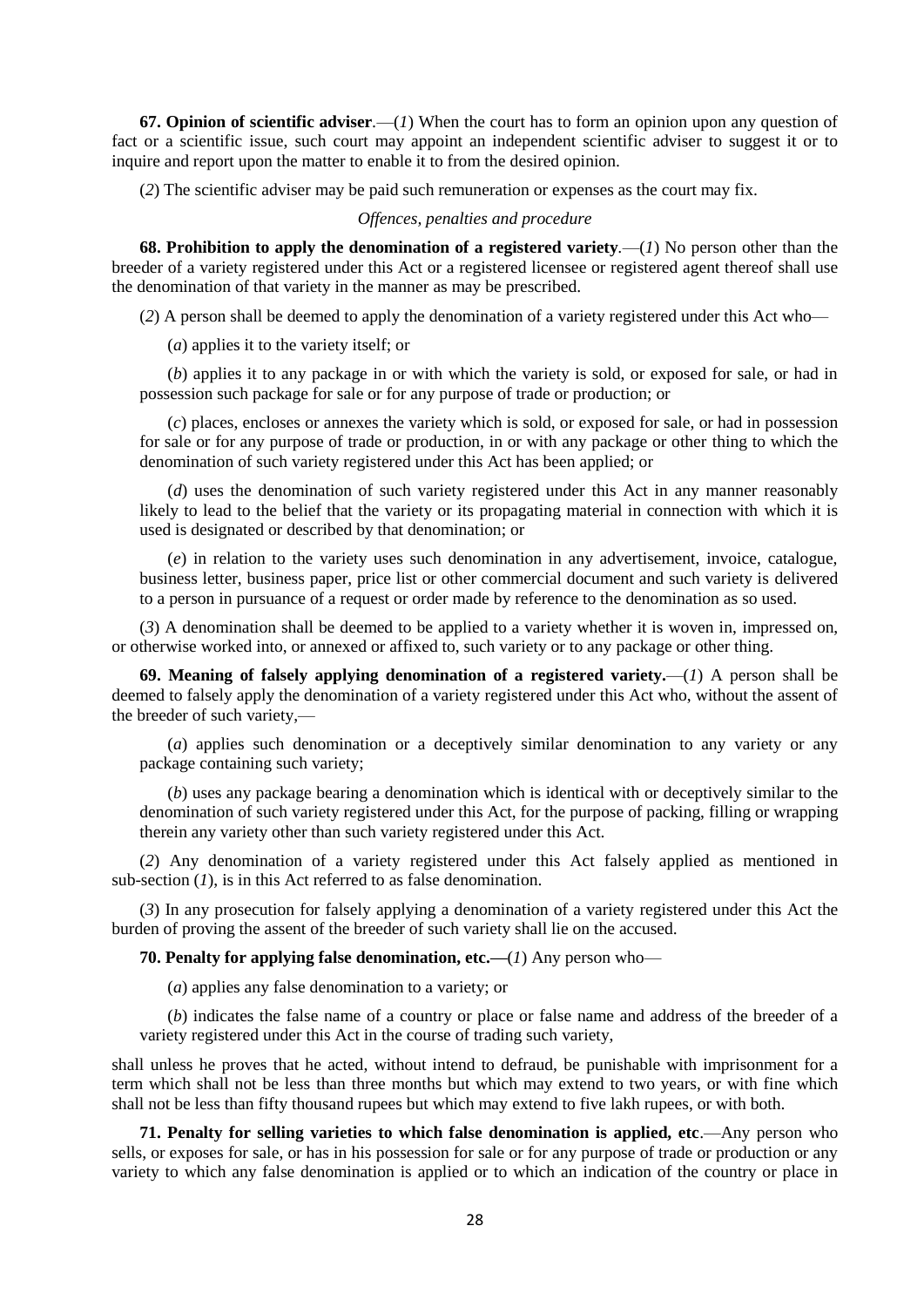which such variety was made or produced or the name and address of the breeder of such variety registered under this Act has been falsely made, shall, unless he proves—

(*a*) that having taken all reasonable precautions against committing an offence against this section, he had at the time of commission of the alleged offence no reason to suspect the genuineness of the denomination of such variety or that any offence had been committed in respect of indication of the country or place in which such variety registered under this Act, was made or produced or the name and address of the breeder of such variety;

(*b*) that, on demand by or on behalf of the prosecutor, he gave all the information in his possession with respect to the person from whom he obtained such variety; or

(*c*) that otherwise he had acted innocently,

be punishable with imprisonment for a term which shall not be less than six months but which may extend to two years, or with fine which shall not be less than fifty thousand rupees but which may extend to five lakh rupees, or with both.

**72. Penalty for falsely representing a variety as registered.—**Whoever makes any representation with respect to the denomination of a variety or its propagating material or essentially derived variety or its propagating material not being variety or its propagating material or essentially derived variety or its propagating material registered under this Act, to the effect that it is a variety or its propagating material or essentially derived variety or its propagating material registered under this Act or otherwise represents any variety, or its propagating material, or essentially derived variety or its propagating material not registered under this Act to the effect that it is registered under this Act shall be punishable with imprisonment for a term, which shall not be less than six months but which may extend to three years, or with fine which shall not be less than one lakh rupees but which may extend to five lakh rupees, or with both.

**73. Penalty for subsequent offence.—**Whoever having already been convicted of an offence under this Act is again convicted of such offence shall be punishable for the second and for every subsequent offence with imprisonment for a term which shall not be less than one year but which may extend to three years, or with fine which shall not be less than two lakh rupees but which may extend to twenty lakh rupees, or with both.

**74. No offence in certain cases.—**The provisions of this Act relating to offences shall be subject to the right created as recognised by this Act and no act or omission shall be deemed to be an offence under the provisions of this Act if such act or omission is permissible under this Act.

**75. Exemption of certain persons employed in ordinary course of business**.**—**Where a person accused of an offence under this Act proves that in the ordinary course of his employment, he has acted without any intention to commit the offence and having taken all reasonable precautions against committing the offence charged, he had, at the time of the commission of the alleged offence, no reason to suspect the genuineness of the act so charged as an offence and on demand made by or on behalf of the prosecutor, he gave all the information in his possession with respect to the persons on whose behalf the offence was committed, he shall be acquitted.

**76. Procedure where invalidity of registration is pleaded by the accused**.**—**(*1*) Where the offence charged under this Act is in relation to a variety or its propagating material or essentially derived variety or its propagating material registered under this Act and the accused pleads that the registration of such variety or its propagating material or essentially derived variety or its propagating material, as the case may be, is invalid and the court is satisfied that such offence is *prima facie* not tenable, it shall not proceed with the charge but shall adjourn the proceedings for three months from the date on which the plea of the accused is recorded to enable the accused to file an application before the Registrar under this Act for the rectification of the Register on the ground that the registration is invalid.

(*2*) If the accused proves to the court that he has made such application within the time so limited or within such further time as the court for sufficient cause allow, the further proceedings in the prosecution shall stand stayed till the disposal of such application for rectification.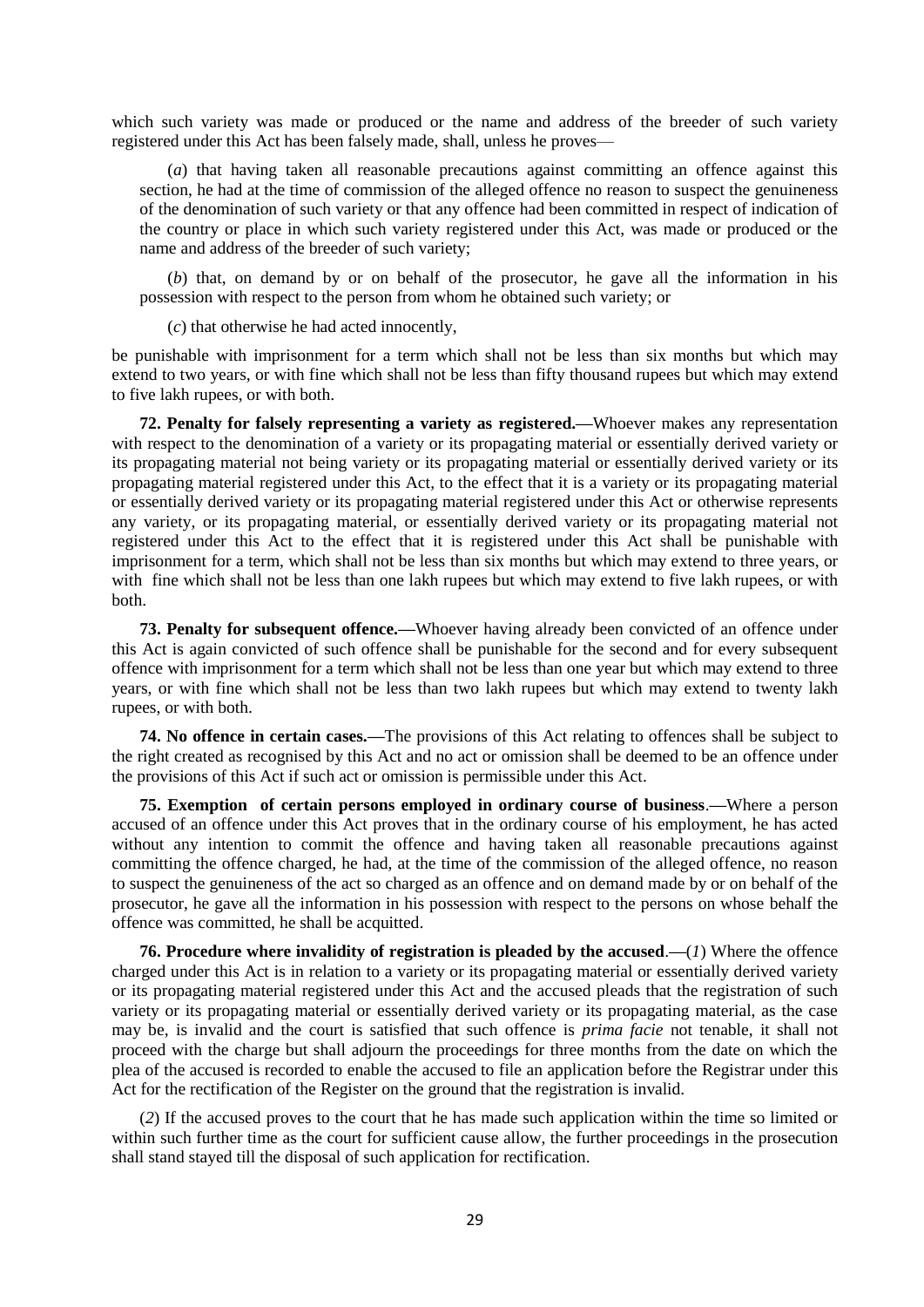(*3*) If within a period of three months or within such extended time as may be allowed by the court, the accused fails to apply to the Registrar for rectification of the Register, the court shall proceed with the case as if the registration were valid.

(*4*) Where before institution of a complaint of an offence referred to in sub-section (*1*), any application for the rectification of the Register concerning the registration of the variety or its propagating material or essentially derived variety or its propagating material, as the case may be, in question on the ground of invalidity of such registration has already been properly made to and is pending before the Registrar, the court shall stay the further proceedings in the prosecution pending the disposal of the application aforesaid and shall determine the charge against the accused in conformity with the result of the application for rectification.

**77. Offences by companies**.**—**(*1*) If the person committing an offence under this Act is a company, the company as well as every person in charge of, and responsible to, the company for the conduct of its business at the time of the commission of the offence shall be deemed to be guilty of the offence and shall be liable to be proceeded against and punished accordingly:

Provided that nothing contained in this sub-section shall render any such person liable to any punishment, if he proves that the offence was committed without his knowledge or that he had exercised all due diligence to prevent the commission of such offence.

(*2*) Notwithstanding anything contained in sub-section (*1*), where an offence under this Act has been committed by a company and it is proved that the offence has been committed with the consent or connivance of, or that the commission of the offence is attributable to any neglect on the part of any director, manager, secretary or other officer of the company, such director, manager, secretary or other officer shall also be deemed to be guilty of that offence and shall be liable to be proceeded against and punished accordingly.

*Explanation.*—For the purposes of this section,—

(*a*) "company" means any body corporate and includes a firm or other association of individuals; and

(*b*) "director", in relation to a firm, means a partner in the firm.

# CHAPTER XI

### **MISCELLANEOUS**

**78. Protection of security of India.**—Notwithstanding anything contained in this Act, the Authority or the Registrar shall—

(*a*) not disclose any information relating to the registration of a variety or any application relating to the registration of a variety under this Act, which it considers prejudicial to the interest of the security of India; and

(*b*) take any action regarding the cancellation of registration of such varieties registered under this Act which the Central Government may by notification in the Official Gazette specify in the interest of the security of India.

*Explanation.***—**For the purposes of this section, the expression "security of India" means any action necessary for the security of India which relates to the use of any produce of any variety registered under this Act directly or indirectly for the purposes of war or military establishment or for the purposes of war or other emergency in international relations.

**79**. **Implied warranty on sale of registered variety, etc**.**—**Where a denomination of a variety or its propagating material or essentially derived variety or its propagating material registered under this Act has been applied to the variety or its propagating material or essentially derived variety or its propagating material, as the case may be, on sale or in the contract for sale of such variety or its propagating material or essentially derived variety or its propagating material, as the case may be, the seller shall be deemed to warrant that the denomination is a genuine denomination and not falsely applied, unless the contrary is expressed in writing signed by or on behalf of the seller and delivered at the time of the sale of the variety or its propagating material or essentially derived variety or its propagating material, as the case may be, or contract to and accepted by the buyer.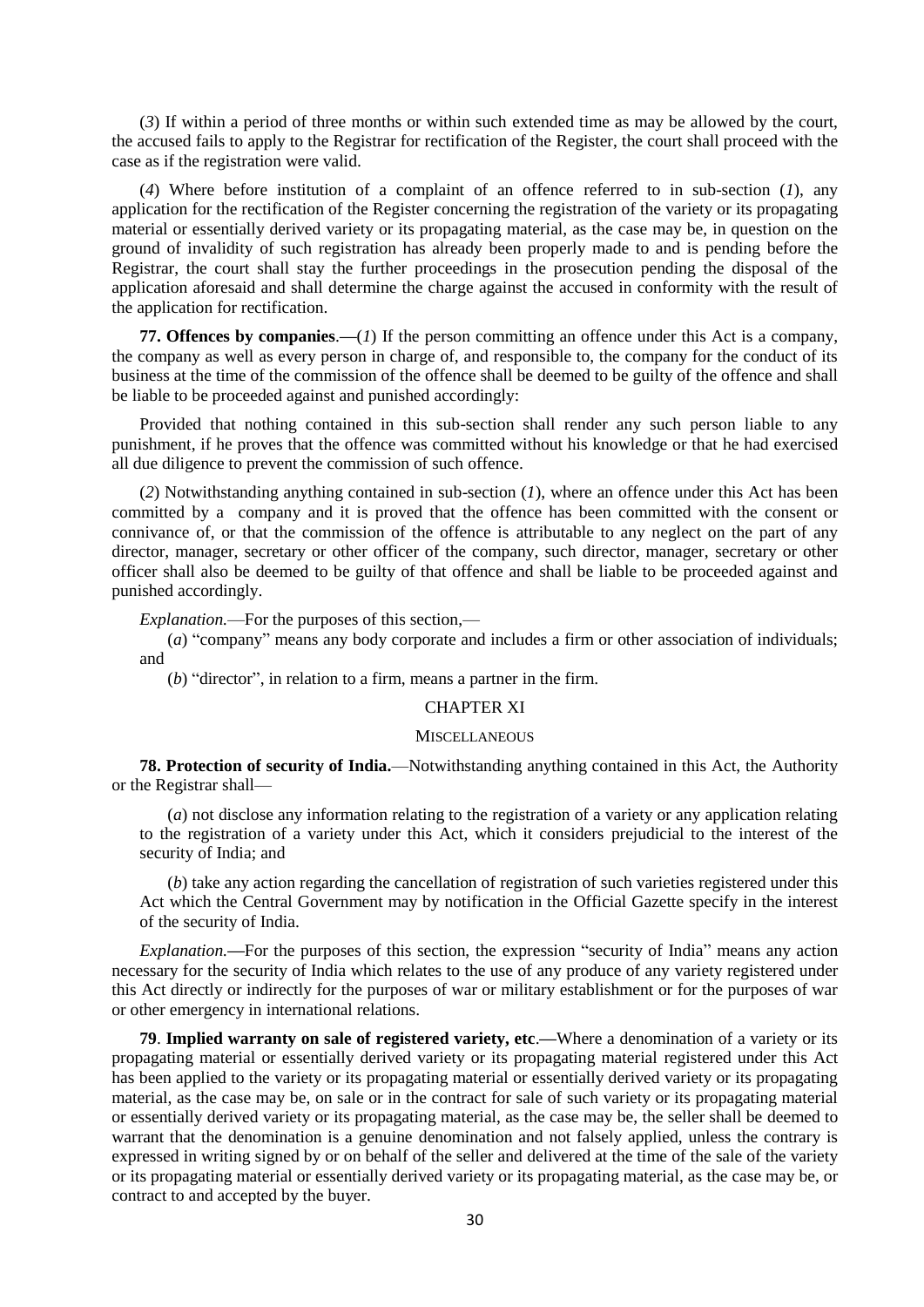**80. Death of party to proceeding.**—If a person who is a party to a proceeding under this Act (not being a proceeding in a court) dies pending the proceeding, the Authority or the Registrar, as the case may be, may, on request, and on proof to the satisfaction of such Authority or Registrar, of the transmission of the interest of the deceased person, substitute in the proceedings his successor in interest in his place, or, if the Authority or the Registrar is of opinion that the interest of the deceased person is sufficiently represented by the surviving party, permit the proceedings to continue without the substitution of his successor in interest.

**81. Right of registered agent and the registered licensee to institute suit**.—The registered agent or the registered licensee of a variety or its propagating material or essentially derived variety or its propagating material registered under this Act may institute appropriate proceedings in the court under this Act on behalf of the breeder of such variety or its propagating material or essentially derived variety or its propagating material, as the case may be, if such agent or licensee has been authorised in the prescribed manner by such breeder for doing so.

**82**. **Evidence of entry in Register, etc., and things done by the Authority and the Registrar**.—(*1*) A copy of any entry in the Register, or of any document issued under this Act purporting to be certified by the Authority or the Registrar and sealed with the seal of such Authority or Registrar, as the case may be, shall be admitted in evidence in all courts and in all proceedings without further proof or production of the original.

(*2*) A certificate purporting to be under the hand of the Authority or the Registrar, as the case may be, as to any entry, matter or things that such Authority or Registrar is authorised by this Act or the rules to make or do shall be *prima facie* evidence of the entry having been made, and of the content thereof, or of the matter or things having been done or not done.

**83. Authority, Registrar and other officers not compellable to production of Register, etc**.—The Authority or the Registrar or any officer working under the Authority or the Registrar, as the case may be, shall not, in any legal proceedings, be compelled to produce the Register or any other document in its or his custody, the content of which can be proved by the production of a certified copy issued under this Act in the prescribed manner or to appear as a witness to prove the matter therein recorded unless by order of the court made for special cause.

**84. Document open to public inspection.**—Any person may, on an application to the Authority or the Registrar, as the case may be, and on payment of such fees as may be prescribed, obtain a certified copy of any entry in the Register or any other document in any proceedings under this Act pending before such Authority or Registrar or may inspect such entry or document.

**85. Report of Authority to be placed before Parliament.**—The Central Government shall cause to be placed before both Houses of Parliament once a year a report regarding the performance of the Authority under this Act.

**86. Government to be bound.**—The provisions of this Act shall be binding on the Government.

**87. Proceedings before Authority or Registrar**.—All proceedings before the Authority or the Registrar, as the case may be, relating to registration of variety or essentially derived variety, registration of agent, registration of licence or registration of compulsory licensing under this Act shall be deemed to be judicial proceedings within the meaning of sections 193 and 228, and for the purpose of section 196 of the Indian Penal Code (45 of 1860) and the Authority or the Registrar, as the case may be, shall be deemed to be a civil court for the purposes of section 195 and Chapter XXVI of the Code of Criminal Procedure, 1973 (2 of 1974).

**88. Protection of action taken in good faith.**—No suit, prosecution or other legal proceeding shall lie against the Central Government, or against the Chairperson, or members, or the Registrar or any person acting under such Government, Authority or Registrar under the provisions of this Act, for anything which is in good faith done or intended to be done in pursuance of this Act or any rule, regulation, scheme or order made thereunder.

**89. Bar of jurisdiction**.—No civil court shall have jurisdiction in respect of any matter which the Authority or the Registrar or the Tribunal is empowered by or under this Act to determine.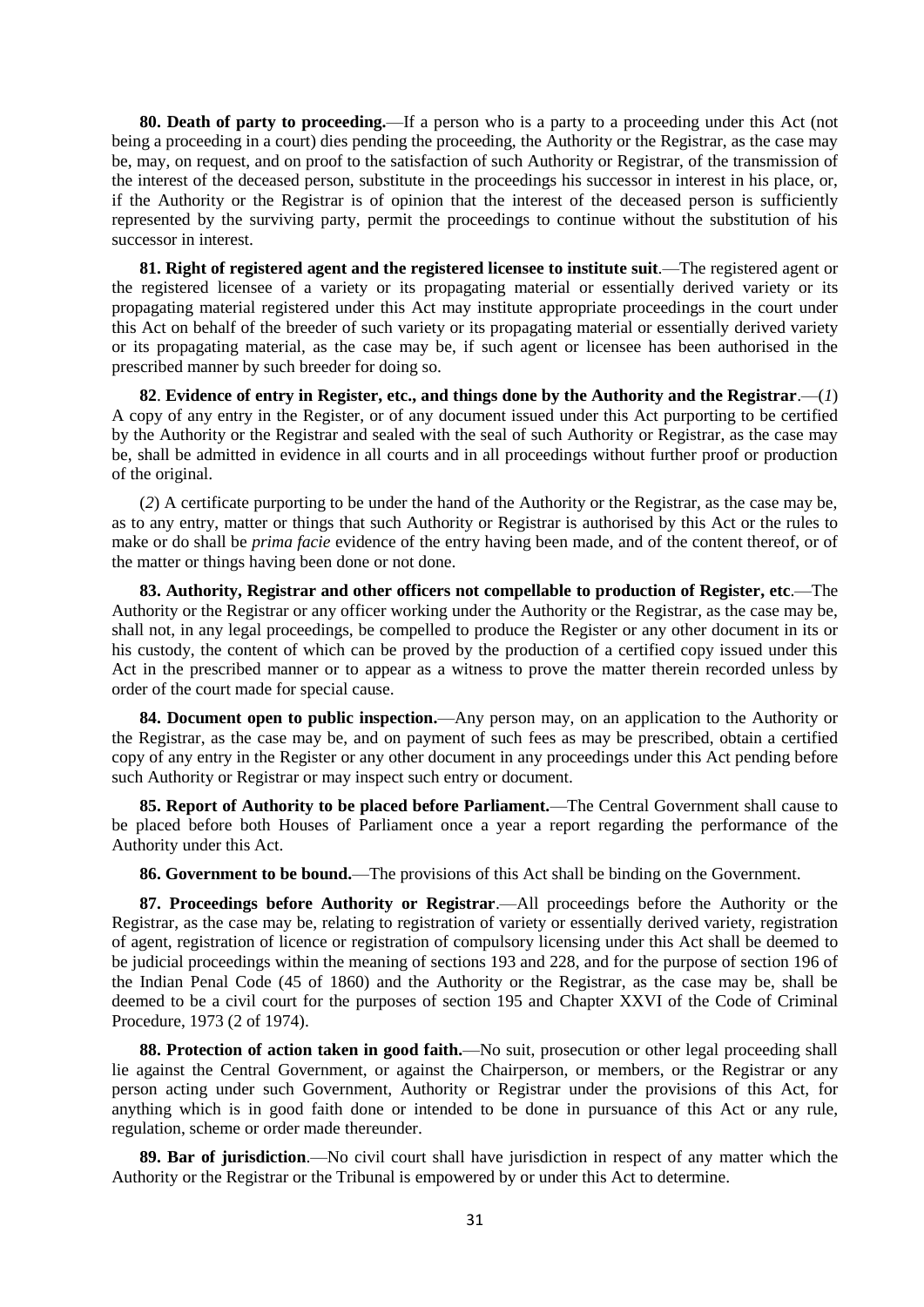**90. Members and staff of Authority, etc., to be public servants**.—The Chairperson, members, officers and other employees of the Authority and the Registrar-General and the officers and other employees working under him shall be deemed to be public servants within the meaning of section 21 of the Indian Penal Code (45 of 1860).

**91. Exemption from tax on wealth and income**.—Notwithstanding anything contained in the Wealth-tax Act, 1957 (26 of 1957), the Income-tax Act, 1961 (43 of 1961), or any other enactment for the time being in force relating to tax on wealth, income, profits or gains, the Authority shall not be liable to pay wealth-tax, income-tax or any other tax in respect of its wealth, income, profits or gains derived.

**92. Act to have overriding effect**.—The provisions of this Act shall have effect notwithstanding anything inconsistent therewith contained in any other law for the time being in force or in any instrument having effect by virtue of any law other than this Act.

**93. Power of Central Government to give directions**.—The Central Government may give directions to the Authority as it may think necessary in the public interest for the execution of all or any of the functions of the Authority under any provision of this Act or rules and regulations made thereunder.

**94. Power to remove difficulties.**—(*1*) If any difficulty arises in giving effect to the provisions of this Act, the Central Government may, by order, published in the Official Gazette, make such provisions not inconsistent with the provisions of this Act as may appear to be necessary for removing the difficulty:

Provided that no order shall be made under this section after the expiry of two years from the date of commencement of this Act.

(*2*) Every order made under sub-section (*1*) shall be laid before each House of Parliament.

**95. Power to make regulations.**—(*1*) The Authority may, with the previous approval of the Central Government, by notification in the Official Gazette, make regulations consistent with this Act and the rules made thereunder to carry out the provisions of this Act.

(*2*) In particular, and without prejudice to the generality of the foregoing power, such regulations may provide for all or any of the following matters, namely:—

(*a*) duties and jurisdiction of the Registrars under sub-section (*4*) of section 12;

(*b*) the term of office and the conditions of service of the Registrars under sub-section (*5*) of section 12;

(*c*) the criteria of distinctiveness, uniformity and stability for registration of extant variety under sub-section (*2*) of section 15;

(*d*) the manner in which a single and distinct denomination to a variety shall be assigned by the applicant under sub-section (*1*) of section 17;

(*e*) the matters governing the assignment of denomination to a variety under sub-section (*2*) of section 17;

(*f*) the time within which the Registrar may require the applicant to propose another denomination under sub-section (*3*) of section 17;

(*g*) the form of application under clause (*d*) of sub-section (*1*) of section 18;

(*h*) the standards for evaluating seed during test sunder sub-section (*1*) of section 19;

(*i*) the quantity of seeds or propagating material including parental line seeds to be deposited by a breeder and the time to be specified under sub-section (*1*) of section 27;

(*j*) the limitations and conditions subject to which a breeder may authorise a person to produce, sell, market or otherwise deal with variety under sub-section (*2*) of section 28;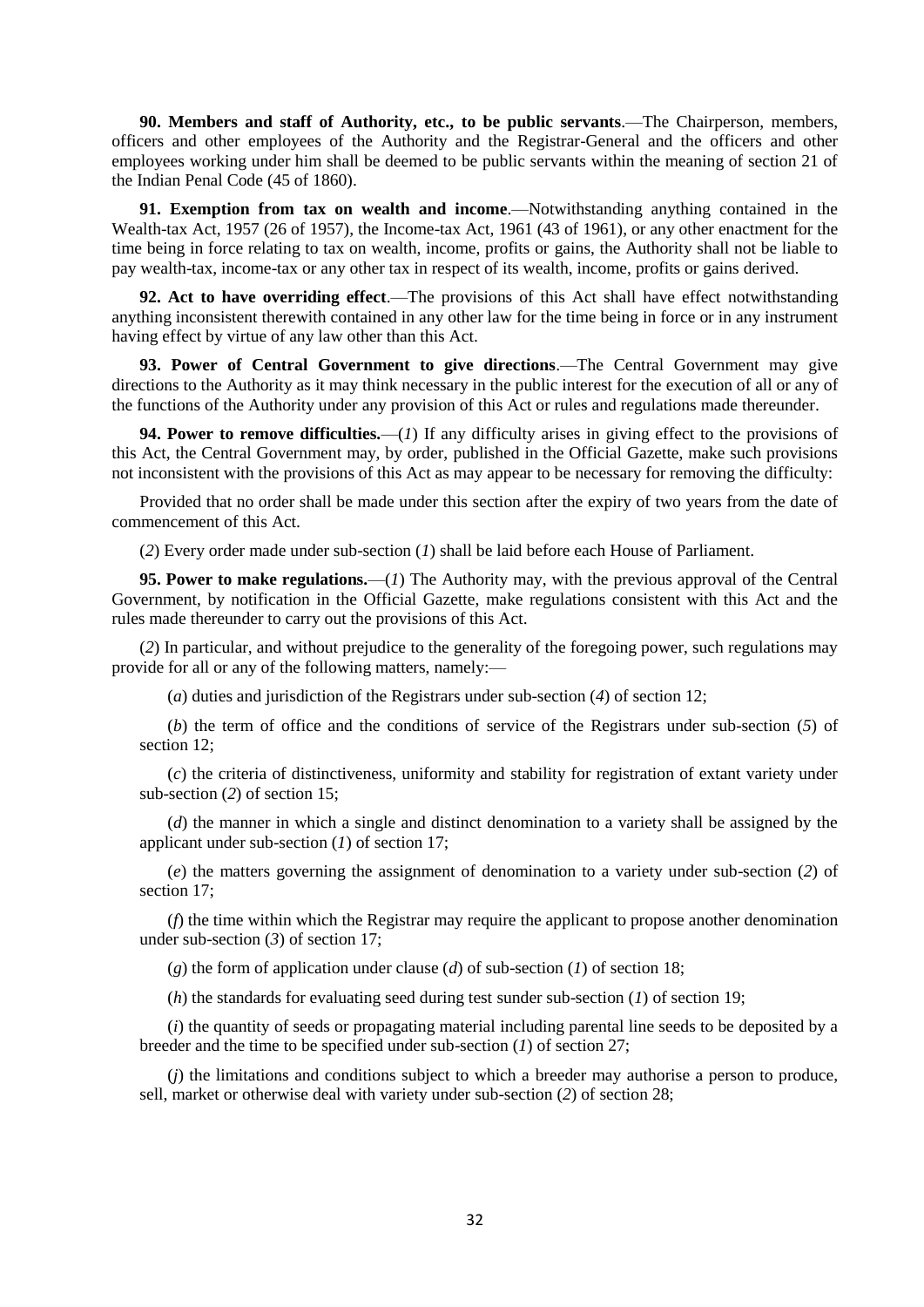(*k*) the form for authorisation under sub-section (*3*) of section 28.

**96. Power of Central Government to make rules.**—(*1*) The Central Government may, by notification in the Official Gazette, make rules to carry out the provisions of this Act.

(*2*) In particular, and without prejudice to the generality of the foregoing power, such rules may provide for all or any of the following matters, namely:—

(*i*) the term of office of the Chairperson and the manner of filling the post under sub-section (*6*) of section 3;

(*ii*) the salary and allowances of the Chairperson and his conditions of service in respect of leave, pension, provident fund and other matters and the allowances for non-official members for attending the meeting under sub-section (*8*) of section 3;

(*iii*) the time and place of meetings of the Authority and the rules of procedure in regard to the transaction of business at its meetings [including the quorum at its meetings and the transaction of business of its Standing Committee appointed under sub-section (*7*) of section 3] under sub-section (*1*) of section 4;

(*iv*) the control and restriction regarding appointment of the officers and other employees of the Authority and the method of such appointment, salary and allowances and other conditions of service under section 6;

(*v*) the powers and duties of the Chairperson under section 7;

(*vi*) the terms and conditions subject to which and the manner in which the measures referred to in sub-section (*1*) of section 8 may provide for the registration of new extant varieties under clause (*a*) of sub-section (*2*) of that section;

(*vii*) the manner for arranging production and sale of the seed under clause (*e*) of sub-section (*2*) of section 8;

(*viii*) the orders by the Authority or the Registrar as to costs under clause (*b*) of section 11;

(*ix*) the salary and allowances of Registrar-General of Plant Varieties and the conditions of service in respect of his leave, pension, provident fund and other matters under sub-section (*3*) of section 12;

(*x*) the matters to be included in the National Register of Plant Varieties under sub-section (*1*) of section 13;

(*xi*) the manner of authorising a person under clause (*e*) of sub-section (*1*) of section 16;

(*xii*) the fees under clause (*g*) and the other particulars under clause (*i*) which shall accompany the application under sub-section (*1*) of section 18;

(*xiii*) the form of application under the proviso to sub-section (*1*) of section 18;

(*xiv*) the period within which after making application a proof of the right to make the application is to be furnished under sub-section (*3*) of section 18;

(*xv*) the fees to be deposited by the applicant under sub-section (*2*) of section 19;

(*xvi*) the manner and method of conducting the tests under sub-section (*3*) of section 19;

(*xvii*) the manner of advertising application, conditions or limitations and specifications of variety for registration including its photographs or drawings under sub-section (*1*) of section 21;

(*xviii*) the manner of giving notice and the fees payable therefor under sub-section (*2*) of section 21;

(*xix*) the manner of sending counter-statement under sub-section (*4*) of section 21;

(*xx*) the manner of submitting evidence and the time within which such evidence may be submitted under sub-section (*6*) of section 21;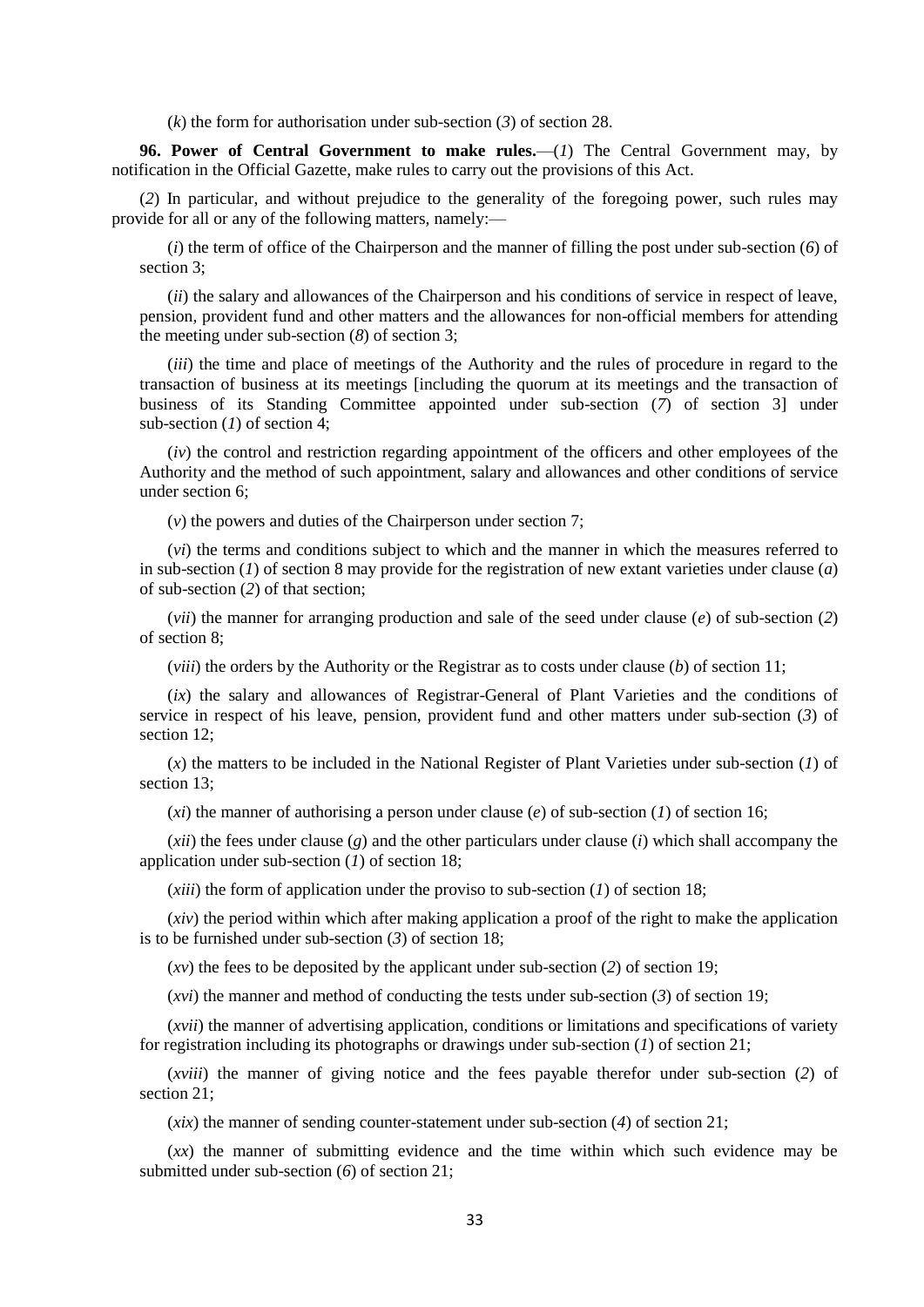(*xxi*) the documents and fees under sub-section (*1*) and the tests to be conducted and the procedure to be followed under sub-section (*3*) of section 23;

(*xxii*) the form of a certificate of registration and the other authority to which a copy thereof shall be sent under sub-section (*8*) of section 23;

(*xxiii*) the form of a certificate of registration and the other authority to which a copy thereof and the maximum time for issuing the certificate of registration under sub-section (*2*) of section 24;

(*xxiv*) the manner of giving notice to the applicant under sub-section (*3*) of section 24;

(*xxv*) the fees for review and renewal under sub-section (*6*) of section 24;

(*xxvi*) the contents of the certificate and the manner of publishing such contents and inviting claim of benefits sharing under sub-section (*1*) of section 26;

(*xxvii*) the form for submitting claims of benefit sharing and the fees to be accompanied therewith under sub-section (*2*) of section 26;

(*xxviii*) the matter in which and the time within which opposition to claims shall be submitted under sub-section (*3*) of section 26;

(*xxix*) the manner of making reference under sub-section (*7*) of section 26;

(*xxx*) the manner of making an application for registration for title and the fees to be accompanied therewith under sub-section (*4*) of section 28;

(*xxxi*) the manner of referring the disputes regarding registration of entitlement under the proviso to sub-section (*4*) of section 28;

(*xxxii*) the manner to enter into a certificate the brief conditions of entitlement under sub-section (*5*) of section 28;

(*xxxiii*) the manner of making an application for varying the terms of registration under clause (*a*) of sub-section (*9*) of section 28;

(*xxxiv*) the manner of making an application by the registered breeder and certain other for cancellation of terms of registration under clause (*b*) of sub-section (*9*) of section 28;

(*xxxv*) the manner of application by any person other than the breeder, his successor, the registered agent or the registered licensee for cancellation of terms of registration under clause (*c*) of sub-section (*9*) of section 28;

(*xxxvi*) the manner of application for cancellation of the terms of registration under clause (*d*) of sub-section (*9*) of section 28;

(*xxxvii*) the manner of application for cancellation of the terms of registration under clause (*e*) of sub-section (*9*) of section 28;

(*xxxviii*) the manner of issuing notice to the registered breeder of a variety or his successor or to each registered agent or registered licensee (not being the applicant) under sub-section (*10*) of section 28;

 $(xx\dot{y})$  the manner of giving notice to the registrar under sub-section (*1*) of section 33;

(*xl*) the manner of notifying to the registered agent or registered licensee under sub-section (*2*) of section 33;

(*xli*) the period within which the notice of opposition under sub-section (*3*) of section 33 may be given;

(*xlii*) the manner of making application under section 34;

(*xliii*) the manner of depositing fees under sub-section (*2*) of section 35;

(*xliv*) the manner of making application under sub-section (*1*) of section 36;

(*xlv*) the manner of applying to the Registrar under sub-section (*2*) of section 36;